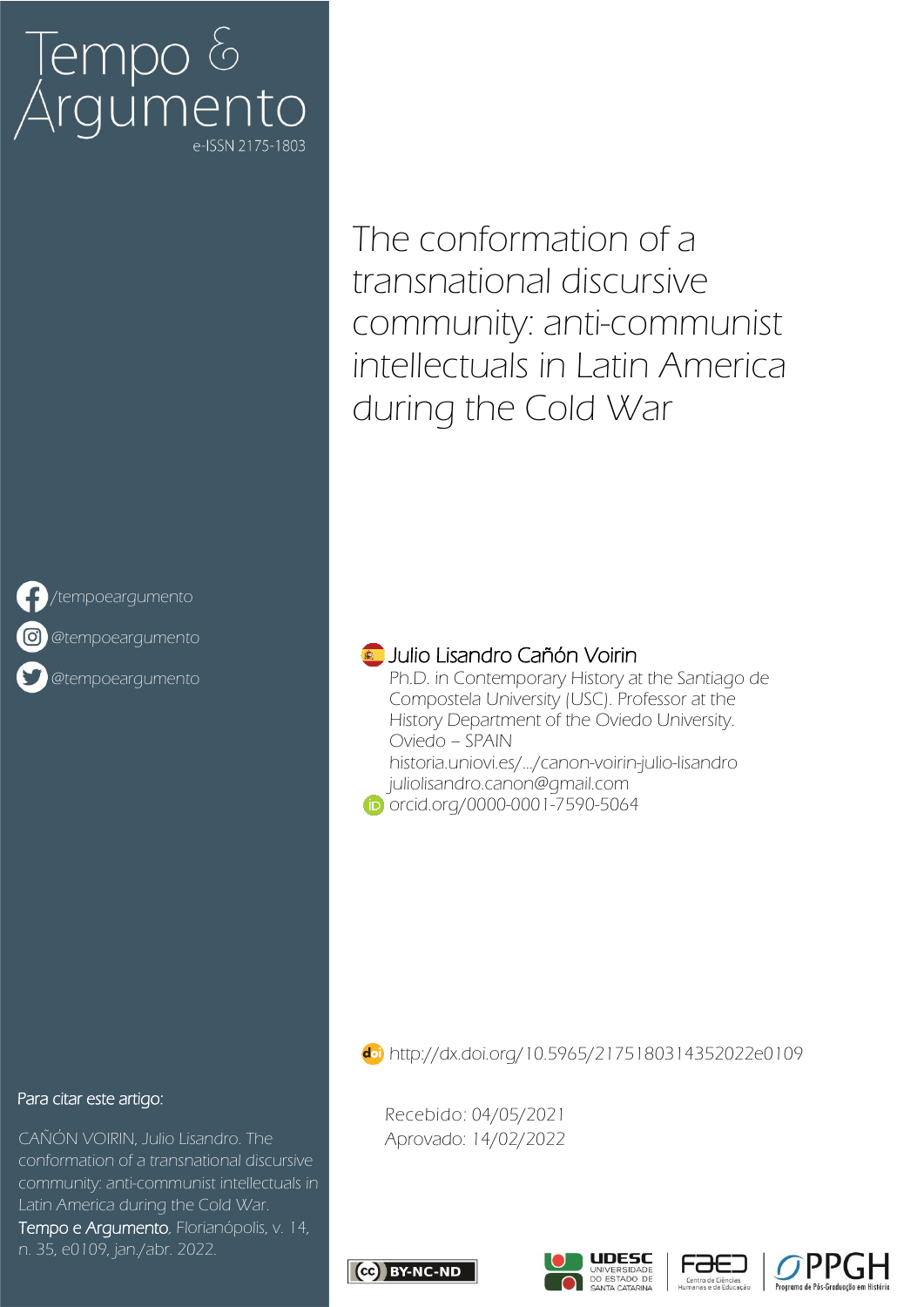The conformation of a transnational discursive community: anti-communist intellectuals in Latin America during the Cold War

#### Abstract

In this paper, we present the study of a transnational discursive community: the Inter-American Confederation of Continental Defence. This became the institutional meeting point for Latin American anti-communist intellectuals who, during the Cold War, articulated a conservative and counterrevolutionary nucleus of power. In the framework of the Cold War, this discursive community placed communism outside of humanity, and only contemplated its extermination. Thus, we analyse the discursive materiality that gradually colonized the state structures and gave rise to a systematic persecution against the communists and all those who, from the spheres of power, were typified as a threat. We structure the text in a chronological account that allows us to know the evolution of the Inter-American Confederation of Continental Defence, from its origins to its last continental congress. We use a wide documentary corpus (correspondence, minutes, bulletins, manuscripts, notes and speeches) compiled in Argentina, Mexico, Spain and the USA.

Keywords: anti-comunist; discursive community; intellectuality; Latin America.

A conformação de uma comunidade discursiva transnacional: intelectuais anticomunistas na América Latina durante a Guerra Fria

#### Resumo

Neste artigo, apresentamos o estudo de uma comunidade discursiva transnacional: a Confederação Interamericana de Defesa do Continente. Esta se tornou no ponto de encontro institucional dos intelectuais anticomunistas latino-americanos que, durante a Guerra Fria, articularam um núcleo de poder conservador e contrarevolucionário. No quadro da Guerra Fria, essa comunidade discursiva colocou o comunismo fora da humanidade, e apenas contemplou seu extermínio. Assim, analisamos a materialidade discursiva que gradualmente colonizou as estruturas do Estado e deu origem a uma perseguição sistemática contra os comunistas e todos aqueles que, dendê as esferas do poder, foram tipificados como ameaça. Estruturamos o texto em um relato cronológico que nos permite conhecer a evolução da Confederação Interamericana de Defesa do Continente, desde suas origens até seu último congresso continental. Utilizamos um amplo corpus documental (correspondências, atas, boletins, manuscritos, notas e discursos) compilado na Argentina, México, Espanha e Estados Unidos.

Palavras-chave: anticomunismo; comunidade discursiva; intelectualidade;

América Latina.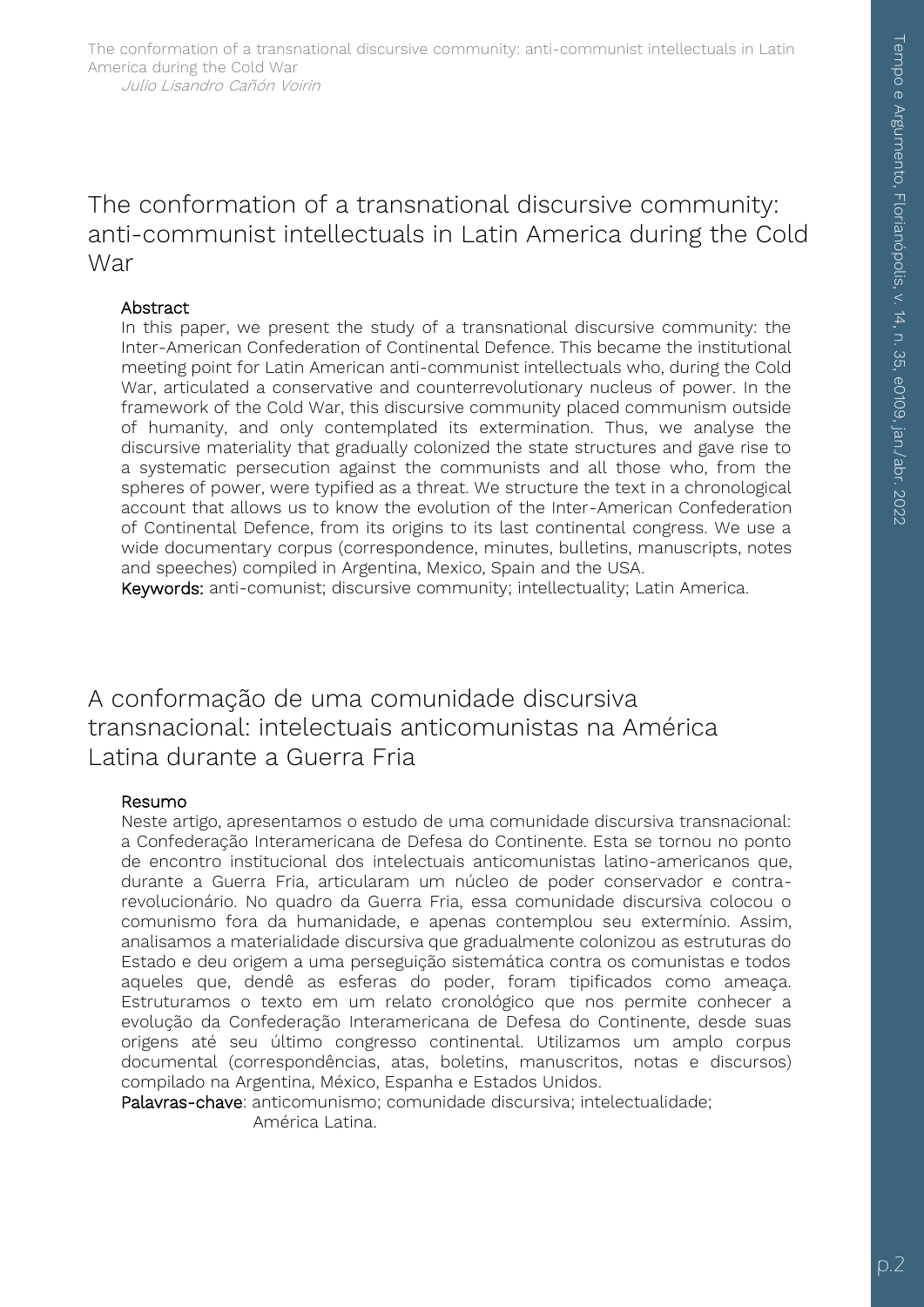## From the Inter-American Confederation of Continental Defence Against Communism to the World Anti-Communist League

The term commonly used to refer to active policies of opposition to communism, regardless of their origin, aim and form, is "anti-communism". This phenomenon, which has encompassed countless demonstrations – reactionary, counterrevolutionary and oppositional – against communism dates back to the publication of The Communist Manifesto. Nonetheless, it is clear that between the Manifesto's appearance in 1848 and the start of the Cold War, the meaning and content of the concept changed. Undoubtedly, the key reason for this change is that the widespread acceptance of the framework proposed by Marx and Engels aroused enormous fears in the ruling classes – although it was their organic intellectuals who were in charge of shaping, resignifying and implementing these ideas in society. During those almost one hundred years, the Manifesto went from belonging to the League of the Just to becoming the cornerstone of one of the two powers that had polarised global attention since the end of World War II, as well as a guide for countless movements struggling to free themselves from the colonial yoke or change the structures of capitalist exploitation.

From the Truman Doctrine (1947)<sup>1</sup> onwards, anti-communism and the fight against Marxism became central in the history of the Americas. Indeed, the development of the Doctrine is one of the elements that led to changes in the states of the Americas, which began to implement policies that were no longer of opposition, but of persecution, harassment, repression and annihilation of communism and communists. Such policies undoubtedly had an impact on the reshaping and reorientation of state apparatuses towards persecutory state violence (CAÑON, 2017, p. 301-312). The Dominican Republic is an exception; since 1936, under the Trujillo regime, the nation had already begun a process of

1

<sup>&</sup>lt;sup>1</sup> TRUMAN, Harry. Recommendation for Assistance to Greece and Turkey: Address of the President of the United States Delivered Before a Joint Session of the Senate and the House of Representatives, Recommending Assistance to Greece and Turkey. Washington, U.S. Government Printing Office: 1947.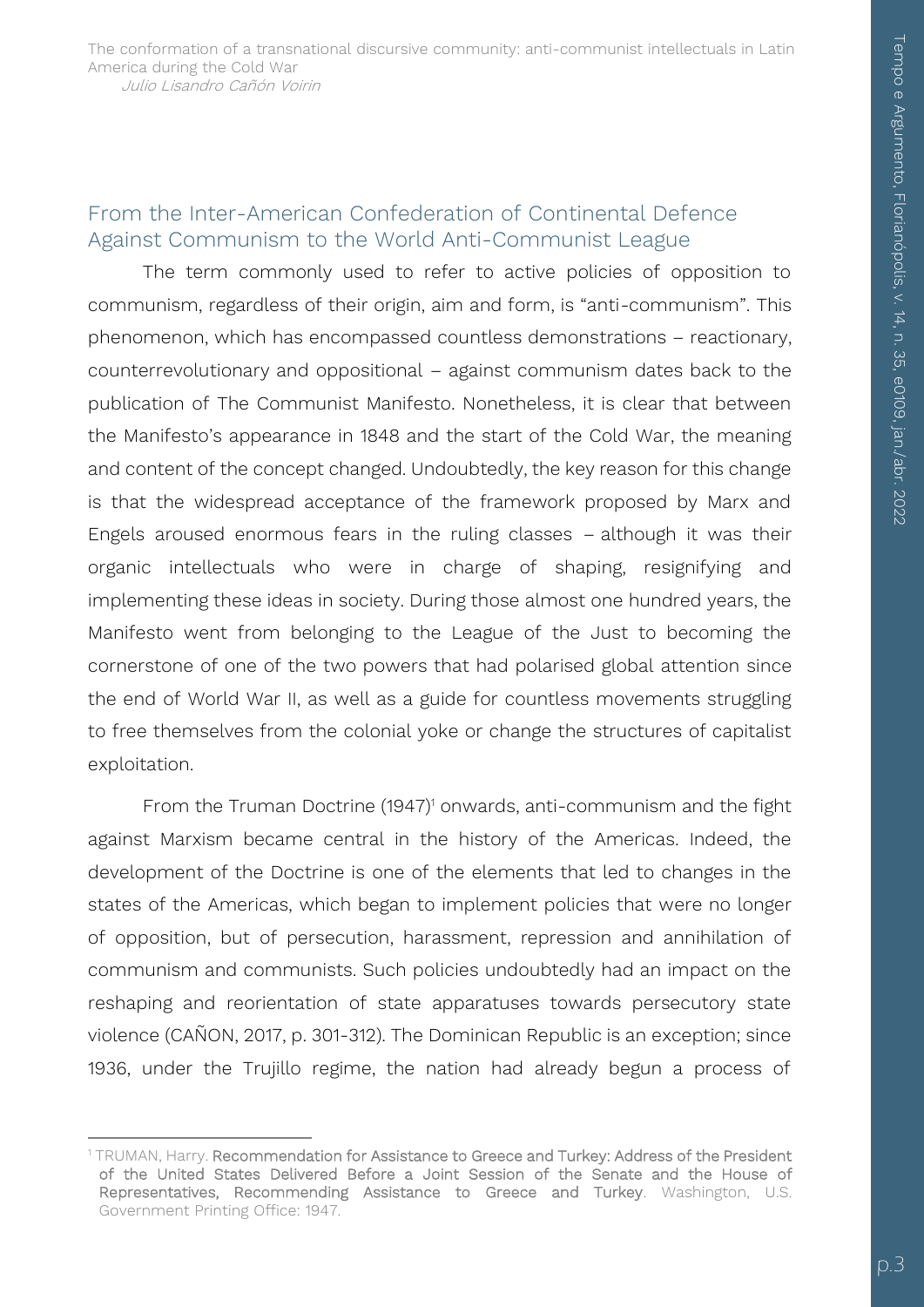systematic elimination of the political opposition in general, and of communism in particular.

Apart from this exception, the major change in policies against communism occurred with the Truman Doctrine. The Doctrine constituted not only a projection of the interests of the United States – erected as a hegemonic capitalist power after the end of the Second World War – towards Europe, but also one of the key aspects in a confrontation for world domination. It was a new phase of North American interventionism and a clear offensive against communism. An immediate correlation in the Americas was the Inter-American Treaty of Reciprocal Assistance (1947). The Treaty marked a shift from the socalled containment policies of communism to those of defence: a transition that materialised in the functions of war ministries, which gradually assumed and incorporated the management and coordination of the internal security of their respective countries within their traditional duties. Also developed under the same umbrella of defence against communism were: the Ninth and Tenth Inter-American Conferences (1948 and 1954 respectively); the Fourth Meeting of Consultation of Ministers of Foreign Affairs (1951); and the report Strengthening of Internal Security (1953).

With such favourable conditions, it is not surprising that prominent anticommunist intellectuals from six American countries (Argentina, Brazil, Ecuador, Guatemala, Mexico and Peru) tried to institutionalise what had, until then, been informal ties. For this reason, among others, they began to organise a continental meeting. At the end of May 1954, in Mexico, the First Congress Against Soviet Intervention in Latin America was held. It was the first coordinated effort to formalise relations between the main anti-communist organisations of the twenty Latin American nations. With the backing of the Catholic Church, some governments of the Americas and the CIA, nearly 400 anti-communist militants were able to discuss and share their initiatives. This success reaffirmed their intention to create a large anti-communist continental organisation, which would soon take shape: the Inter-American Confederation of Continental Defense (IACCD).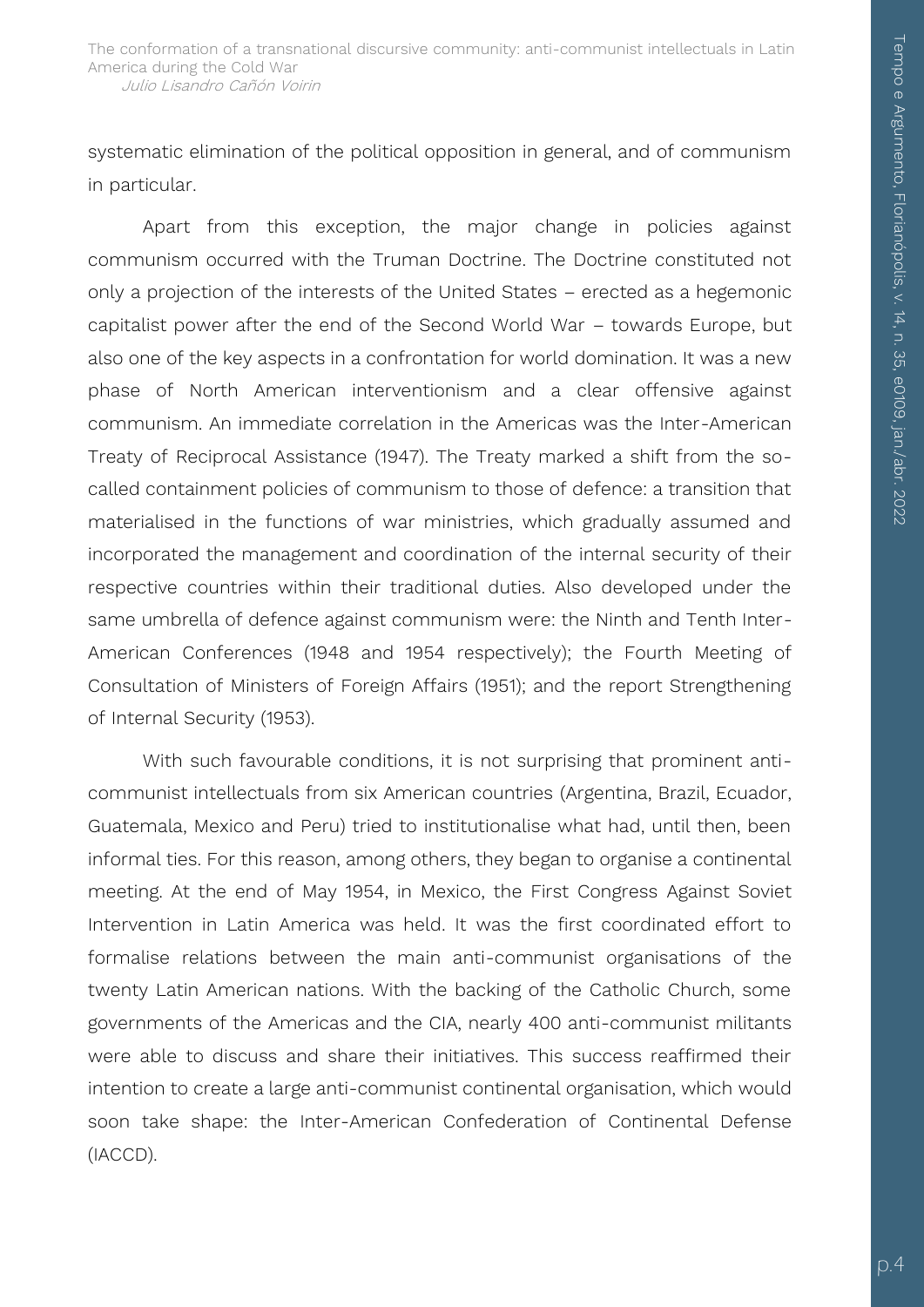The IACCD was formally established during the Second Congress (1955, Brazil) through agreements reached by the delegates of the Latin American countries, accompanied by observers from the US, Europe and Asia. While National Federations of the IACCD were being formed, some of them with governmental recognition and support, preparations were underway for the Third Congress (1957, Peru). Attending this congress, as well as the Fourth Congress (1958, Guatemala), were representatives of all the Federations plus delegates from Canada and the US, as well as guests from other continents.

During the Third Congress, the Brazilian Delegation presented an initiative that combined two proposals. On the one hand, they proposed putting an end to the continental meetings, and enabling the National Federations to hold regional congresses instead. The other part of the proposal was to convene a World Anti-Communist Congress. This initiative was welcomed by Chiang Kai-shek; through his representative to the Third Congress, Ku Cheng-kang, he invited them to go to Taipei to discuss plans for such a World Congress. At the meeting in Taiwan (October 1957), the representatives of the IACCD and the Asian Peoples' Anti-Communist League signed a joint declaration of commitment to undertake rounds of negotiations with organisations. Between November 1957 and March 1958, they met with private and governmental groups in Germany, France, Italy and Mexico. In the last destination, the Preparatory Conference for the First World Anti-Communist Congress took place. The delegates there who made up the organising executive committee<sup>2</sup> agreed on the announcement and agenda for the future first congress, intended to be held in Washington the following year.

Although the gathering scheduled for Washington was eventually abandoned, from 1960 to 1963 the members of the committee continued working to plan the congress. Thus, in May 1963, in New York, the preliminary meeting of the anti-communist congress was held. However, following disagreements between the organisers, the congress itself was postponed once again.

1

<sup>&</sup>lt;sup>2</sup> Ku Cheng-kang, of Nationalist China; George Paik, of South Korea; Carlos Penna Botto, of Brazil; Sergio Fernández Larrain, of Chile; Ernesto de la Fé and Salvador Díaz Versón, of Cuba; Jorge Prieto Laurens, of Mexico; Fritz Cramer and Alfred Gielen, of West Germany; George Dallas, of the UK; Jaroslaw Stetzko, of Ukraine; Feren Kisbarnak, of Hungary; Charles Edison, Lev Dobriansky, Marvin Liebman and Francis McNamara, of the USA.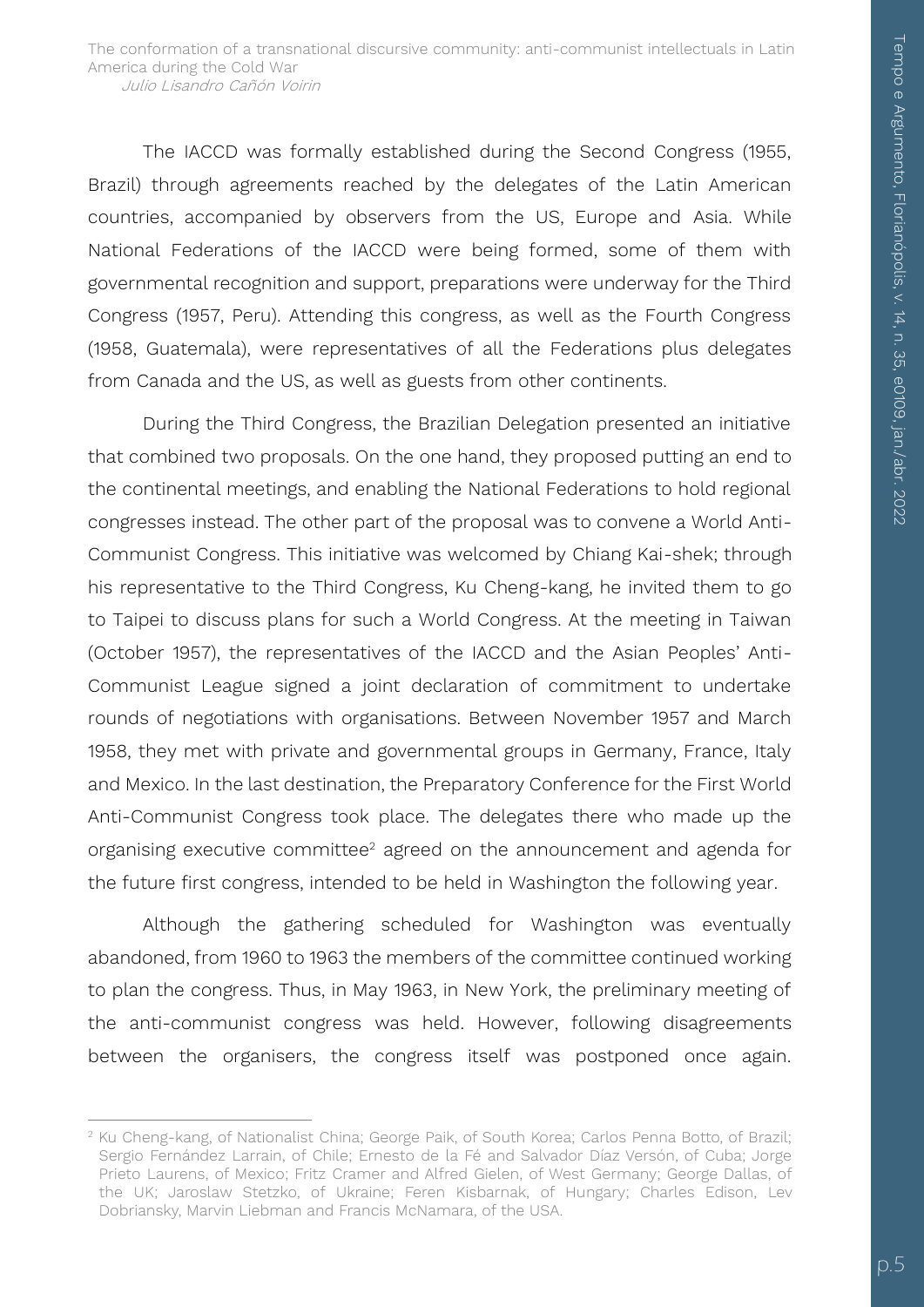Nonetheless, in the capital of Nationalist China in 1964, an assembly of delegates resolved to convene the World Anti-Communist Congress. During the Twelfth Conference of the Asian Peoples' Anti-Communist League (November 1966, Seoul), the Organising Committee of the World Anti-Communist League was established.

More than five hundred people from seventy nations gathered in Taipei (25-29 September 1967) for the long-awaited congress. It was officially opened by Pope Paulo VI, who, through a welcome message and blessing to all anticommunists, condemned "the atheist and anti-scientific doctrines of Marxism-Leninism" (PAULO VI, 1967, p. 19). An elated Chiang Kai-shek, backed by the Lyndon B. Johnson administration, opened the meeting: "As the Communists never limit their goal of aggressive expansion, the free people should not try to fight each of their own battles by themselves alone and run the risk of being defeated one by one. We must adopt a consistent strategy and take concerted action" (CHIANG KAI-SHEK, 1967, p 37). Such action should lead, according to Chiang Kai-shek, to the annihilation of the communists: "I am sure that with the inauguration of the World Anti-Communist League, [the anti-communist leaders] will be able to dedicate all [their] efforts to the removal of this evil root" (CHIANG KAI-SHEK, 1967, p 42). The belligerent tone and eliminationist nature of his speech, although characteristic of that time, ought to raise questions about the nature of his intentions.

At the Fourth World Anti-Communist Congress (1972, Mexico), the IACCD was replaced by the Latin American Anti-Communist Confederation: a specific section of the League managed by Banzer, Stroessner and Videla, who led the bloody dictatorships of Bolivia, Paraguay and Argentina, respectively<sup>3</sup>.

The significance of the IACCD is almost self-explanatory, but let us examine what it advocated, the discourses it produced and how it managed to converge in a movement that, with an iron fist, drove processes that are still in place today. Consider, for example, the hundreds of thousands who continue to

 $\overline{a}$ <sup>3</sup> On the World Anti-Communist League, ANDERSON Scott; ANDERSON, Jon. Inside the League: The Shocking Exposé of How Terrorists, Nazis, and Latin American Death Squads Have Infiltrated the World Anti-Communist League. Michigan-New York: Dodd Mead, 1986.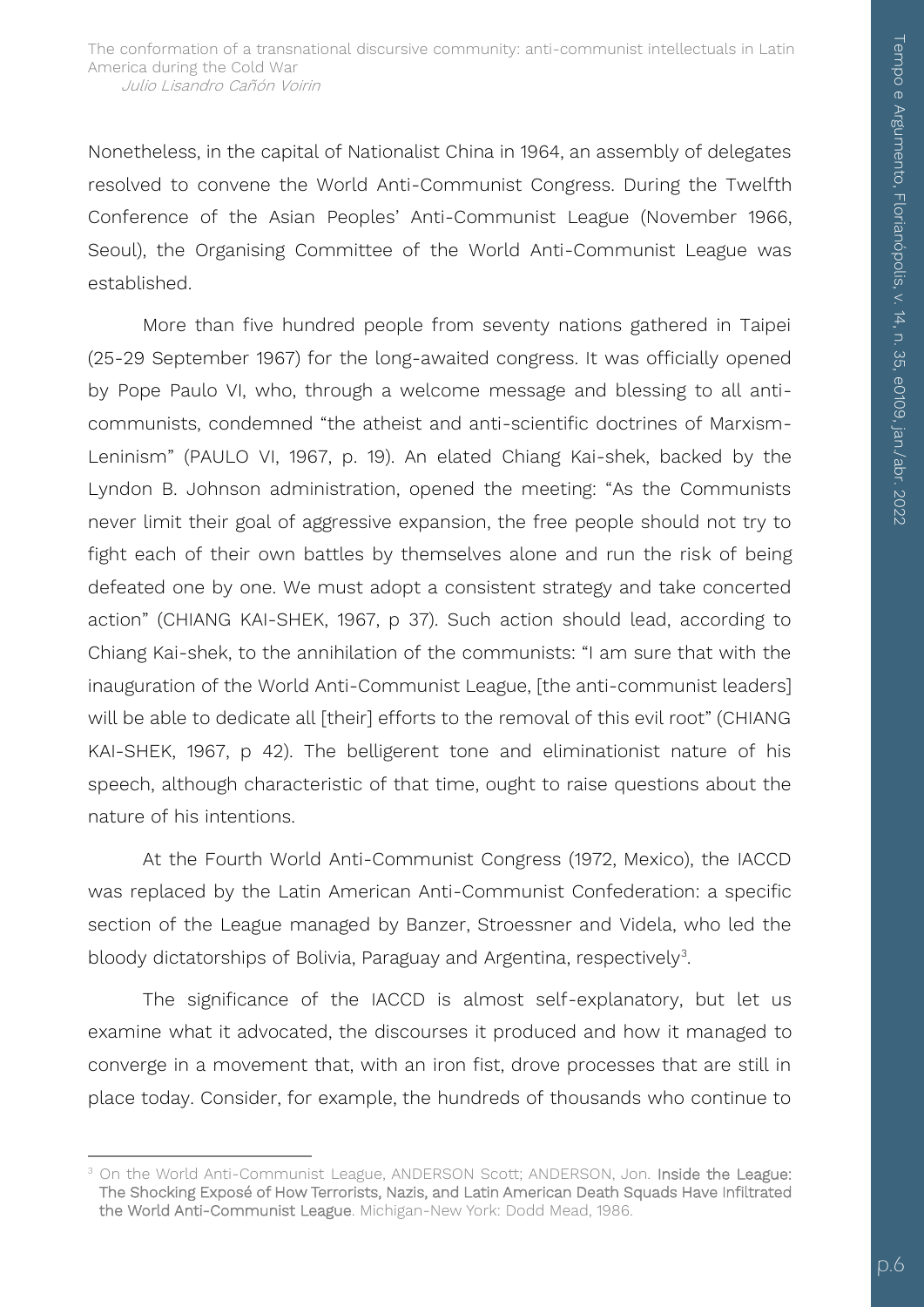search mass graves from Guatemala to Argentina, where the fury of a destructive power tried to condemn the disappeared. In this sense, it is worth noting the IACCD's condition as the necessary architect of the counterrevolutionary discursive-ideological phenomenon that has shaped the ways of seeing, participating in and experiencing social life since the middle of the 20th century in the Americas.

The IACCD was the space that enabled the intellectuals of the dominant classes to converge in a discursive community: "a set of individuals that can be interpreted as a community based on the fact that their discursive or oral practices reveal common interests, objectives and beliefs; that is, based on the degree of institutionalisation that the discourse exhibits" (WATSS, 1999). In that space, as they formed signifiers of a conception of the world and disseminated them, they collaborated in shaping the political imaginaries that influenced political practices.

This discursive community not only produced discursive practices but also represented social interests. It interwove the inclinations of different actors involved in the development of a new political order: a new order not of change, but of reaction. Moreover, it constructed a political line of reasoning anchored on a supposed external and internal attack on the foundations of Western and Christian society.

Before continuing, it is necessary to point out that the IACCD's activities and congresses enjoyed the support of several governments of the Americas. Its headquarters were in the Brazilian Ministry of Economy; its congresses were covered by different American, European and Asian newspapers. This wide coverage contrasts with and, at the same time, is inversely proportional to the gap in research referring to this institution with such broad government and media support; in other words, an organisation that was clearly visible in its time and did nothing to stay in the shadows – quite the contrary.

In fact, no book, no chapter, not even a single article refers to the IACCD. There is, on the other hand, a very good paper by Torben Gülstorff, who investigates the Comité International d'Information et d'Action Sociale and tries to compare this European anti-communist organisation with others of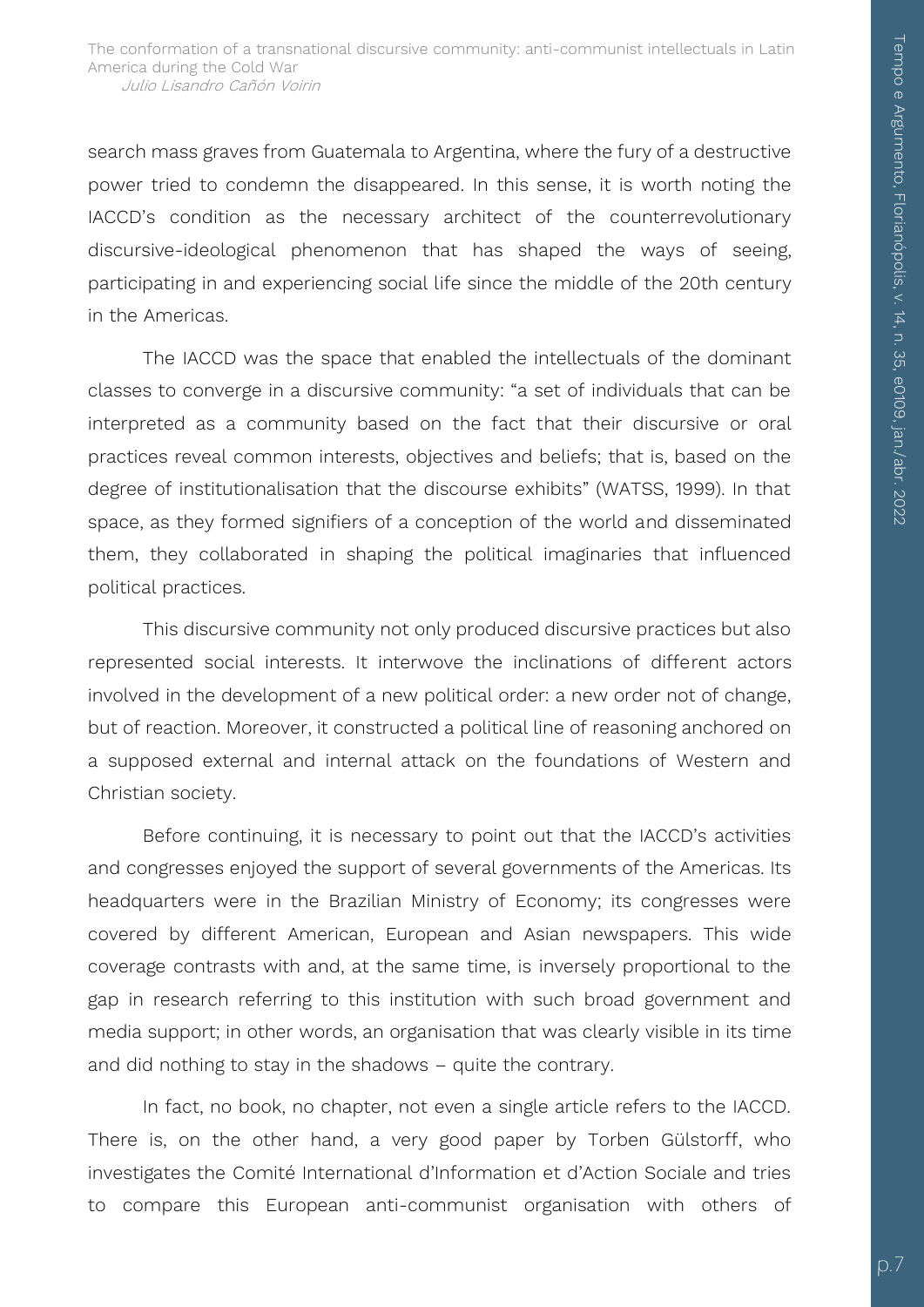continental scope but from other regions. Although Gülstorff himself mentions the inexistence of research that would allow him to make a comparison between the Comité and the IACCD, he still compares the two. His work, which is not without interest, is quite imprecise as far as the IACCD is concerned, and it refers to partial aspects of the first congress of the IACCD (GÜLSTORFF, 2015).

The reasons for the silence, absence, omissions and gaps are unknown. What we do know is that accessing the documentary material necessary to establish the IACCD's role, place and impact on the historical development of the societies of the Americas is a laborious and patient task. In this case, it involved temporary stays in Argentina, Spain, the USA, Germany and Mexico. In each of these places, we obtained various sources (correspondence, minutes, manuscripts, notes, speeches, personal interviews, declassified CIA documents), which allowed us to verify and fill in those we already had. This text only includes a selection of these sources, which allows us to reconstruct the history of the IACCD and, more specifically, the aspects that link it to an increase in the systematic persecution of communists, as well as all those classified as threats by those in power. As a necessary consequence, in this text we only address partial aspects, which will be completed with a broader investigation currently in progress<sup>4</sup>.

## The Inter-American Confederation of Continental Defense

In the Americas, the IACCD was the first organisation of a private and continental scope created expressly to fight communism. In addition, it was the institution that – after the Church, the United States, and in parallel with the armed forces – thoroughly addressed communism as a problem and framed it as a problem. While there had been a first wave of intellectuals, inclined towards

<sup>1</sup> 4 Investigations that, laterally, refer to the CIDC are JIMENEZ, Mario. Entre "hispanistas" y "proyanquis". El Primer Congreso contra la Intervención Soviética en América Latina, México, mayo de 1954. Nuevo Mundo Mundos Nuevos, 2017. CASALS, Marcelo. Against a Continental Threat: Transnational Anti-Communist Networks of the Chilean Right Wing in the 1950s. Journal of LAtin American Studies, v. 51, n. 3, p. 523-548, 2019. BOHOSLAVSKY, Ernesto; BROQUETAS, Magdalena. Os congressos anticomunistas da América Latina (1954-1958): redes, sentidos e tensões na primeira guerra fria. In: BOHOSLAVSKY, Ernesto. (Org.). Pensar as direitas na América latina. São Paulo: Editora Alameda, 2019, p. 439-459.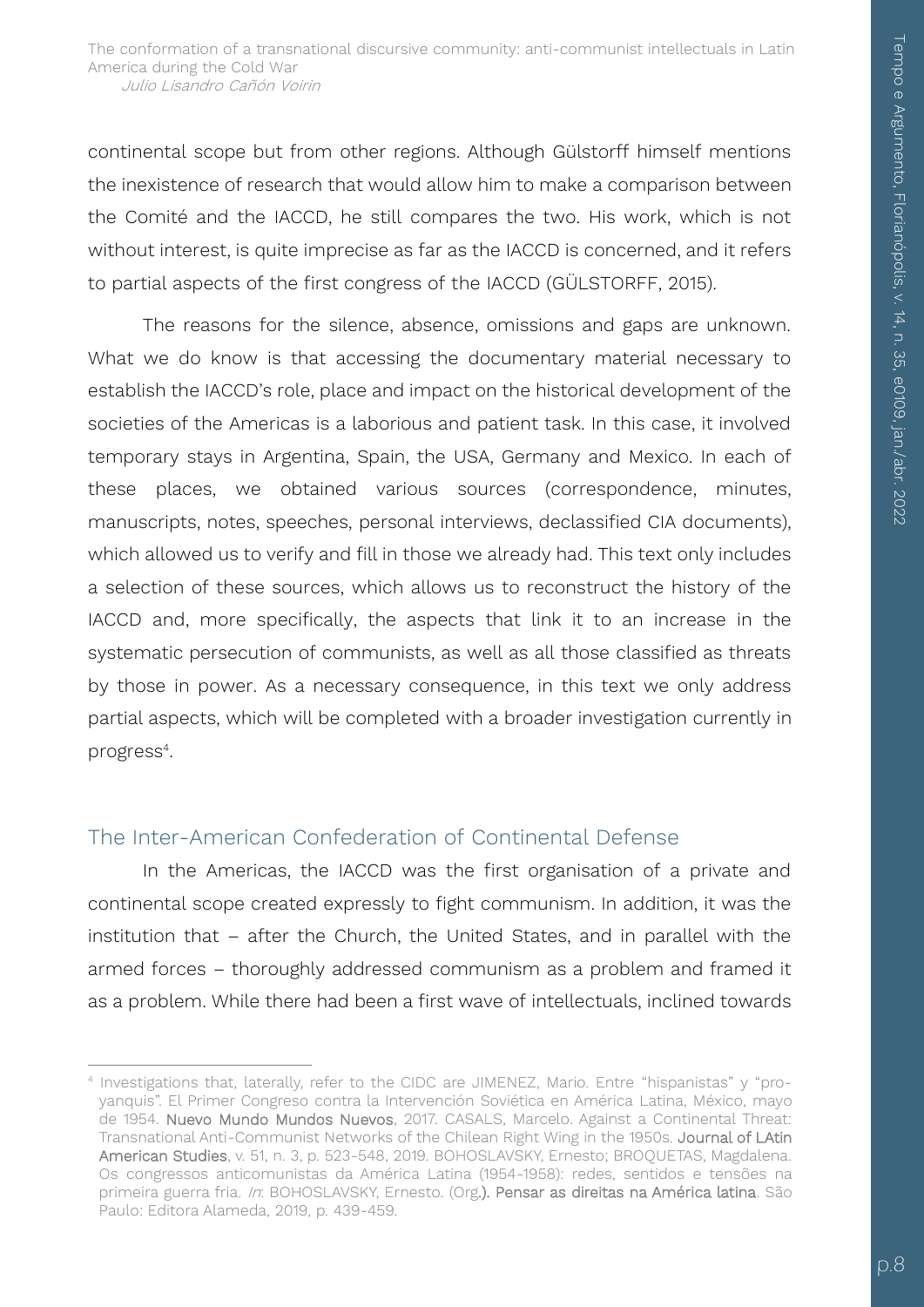fascist proposals, who had taken a stance against communism, the wave was gradually diluted and reduced to a trickle under the turmoil of the Second World War and its alternatives.

Although there were certain points of contact between them, the members of the IACCD defined themselves as liberal Catholic intellectuals opposed to all of the three regimes that they considered expressions of totalitarianism (fascism, Nazism, communism). As a counterpart, in their imagination, the Franco regime in Spain was an evocative leader in the direct fight against communism. They viewed the regime as a guardian of Catholic traditions and a vivid realisation of the confrontation on the battlefields, where Catholicism had defeated communism.

According to the reconstruction that we have been able to carry out, the members of the IACCD occupied positions of responsibility or were otherwise influential in public life. Among them were: politicians, members and founders of organisations and political parties; legislators; judges; officials of governmental and multinational institutions; university faculty and rectors; diplomats; priests; businessmen, industrialists, landowners and bankers; military members; constituent legislators and drafters of constitutional reforms; Catholic worker and student leaders; journalists, directors or owners of the media; and also war criminals, responsible for the Ustaša (Croatia) and the Balli Kombëtar (Albania).

They thought of the IACCD as a space to standardise points of view, establish links and coordinate lines of action. In this sense, within the broad counterrevolutionary movement underway since the second half of the 20th century, the IACCD fulfilled the role of providing frameworks for the interpretation and representation of the reality of its time.

This was an era in which the campaign led by Senator Joseph McCarthy was advancing and challenging the very Constitution of the US. It was also a time when the discourse of many governments of the Americas were converging with social discourses; the supposed national identity of each society was deemed the ideal way to oppose communism, to work for the consolidation of democracy and capitalism. However, from the IACCD, as we will see, the proposal was to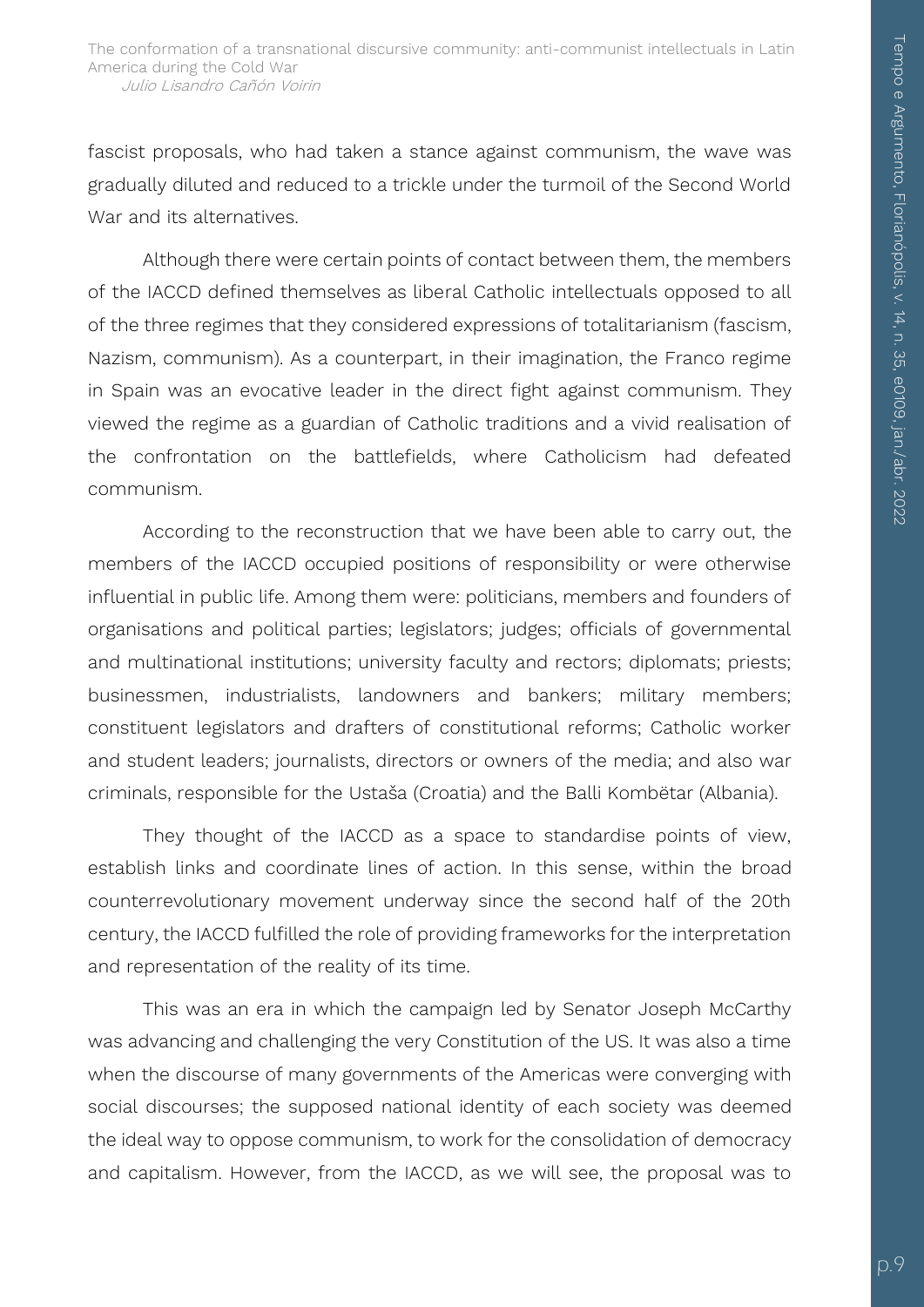apply an active policy of persecution and harassment against communism and communists, as well as against anything and anyone considered as such.

We cannot ignore that, among many other things, the Cold War marked the entrance on stage of an actor whose leading role at the time is beyond doubt: the CIA. As a manifestation of North American imperialism, the CIA occupied a prominent place in the defence of American interests. To meet its objectives, it relied on a diverse range of allies and collaborators. Naturally, the latter were not, or at least not always, mere passive mediators; as we will see, in the specific case of the IACCD, there was an autonomous and independent actor which was beyond their control.

In any case, the IACCD was established in 1954, officiated, financed and promoted by the CIA, which in the midst of a campaign to destabilise the government of Jacobo Arbenz, contacted a group of intellectuals gathered in the Popular Anti-Communist Front of Mexico. The Front, in turn, was related to groups from other countries and was preparing a continental meeting. One of the goals to be achieved through that meeting was the formation of an organisation that would serve as a stable core reference from Mexico to Argentina. All these groups, showing similar willingness, had responded to President Truman's call, initiating or intensifying contacts with the US embassies in their countries.

On that basis – and as a specific part of a propaganda operation, the PBSUCCESS<sup>5</sup> – the CIA provided them with the means to could carry out what they had not yet been able to, due to a lack of economic resources. Despite the gracious contributions of United Fruit, American Airlines, the government of the State of Morelos and the central government of Mexico, they still needed a hundred thousand dollars – an amount provided by the CIA. From that moment, February 1954, the preparations for the congress accelerated.

In the luxurious Geneve hotel in Mexico City, meetings were held between members of the RNSHIELD group (the code name assigned by the CIA to the

1

<sup>&</sup>lt;sup>5</sup> Name by which the covert operation of the CIA to destabilise and overthrow the Arbenz government was known. It was the first CIA operation in Latin America, and it consisted of planning, organising and executing the coup. Later, PBSUCCES became the model for future CIA activities on the continent.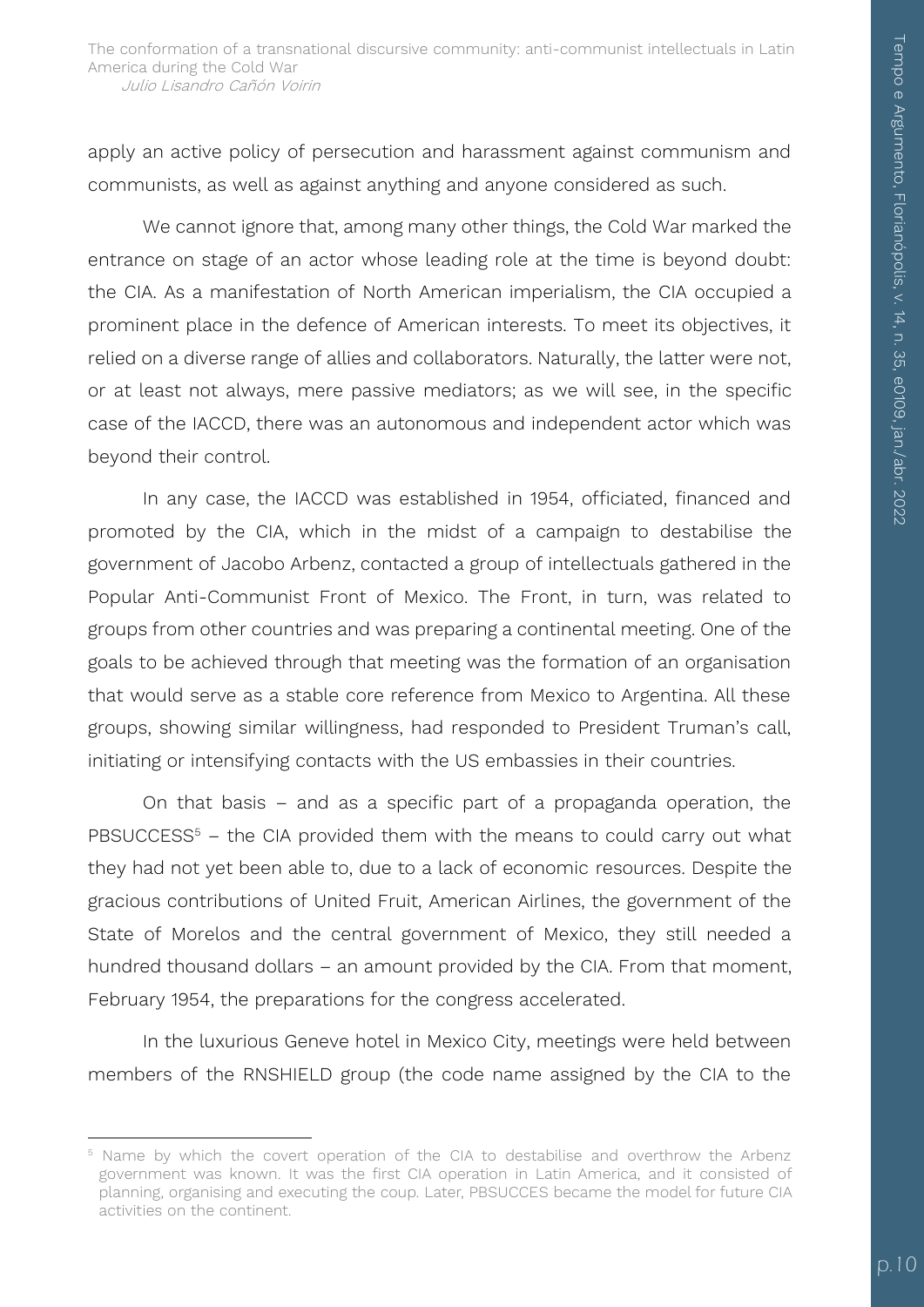Popular Anti-Communist Front of Mexico) and CIA field agents. The encounters were marked by agreement, but also by differences. Before the CIA appeared on the horizon of the congress leaders, they had planned to call it the Pan-American Anti-Communist Congress. However, the North American specialists in psychological warfare proposed calling it the Congress Against Soviet Intervention in Latin America. Reasoning that the congress could be another means of propaganda, the specialists wanted to instil the idea of the imminent landing of the USSR in the Americas, and the idea that the "subversive communist movement was in the hands of professional agitators" (CIA, 23/05/54) that responded directly to Moscow's orders. Meanwhile, for the future members of the IACCD, what really mattered was so-called communist infiltration. The CIA agents revealed their disappointment in the autonomy of some actors, who were heading in a direction different to their own: "the anti-Soviet issue became an anti-communist issue, thus losing part of its incisiveness (…) a weakness in Latin American thought that we tried to minimise by naming the Congress (Against Soviet Intervention)" (CIA, 02/06/54).

At other levels, there were also differences between CIA agents and analysts. The agents, when evaluating the instrumental value of the organisation, consider it hardly worthwhile. Furthermore, they believed that they could not control their main contact, RNSHIELD, to the extent that in their first reports to the PBSUCCESS Headquarters on the congress sessions, they were cautious about – if not against – the possibility of maintaining funding, even though they recognised its importance (CIA, 02/05/54). For their part, the analysts considered the organisation a valuable asset and, contrary to the agents' suggestion, decided to continue financing it (CIA, 05/06/54): a decision that later brought them inestimable benefits, since it allowed them to have an established network of contacts for their agents distributed across the Americas.

# First Congress Against Soviet Intervention in Latin America (27-30 May 1954, Mexico)

If, as previously mentioned, the Truman Doctrine was a first call for these anti-communist intellectuals, then the Fourth Meeting of Consultation of Foreign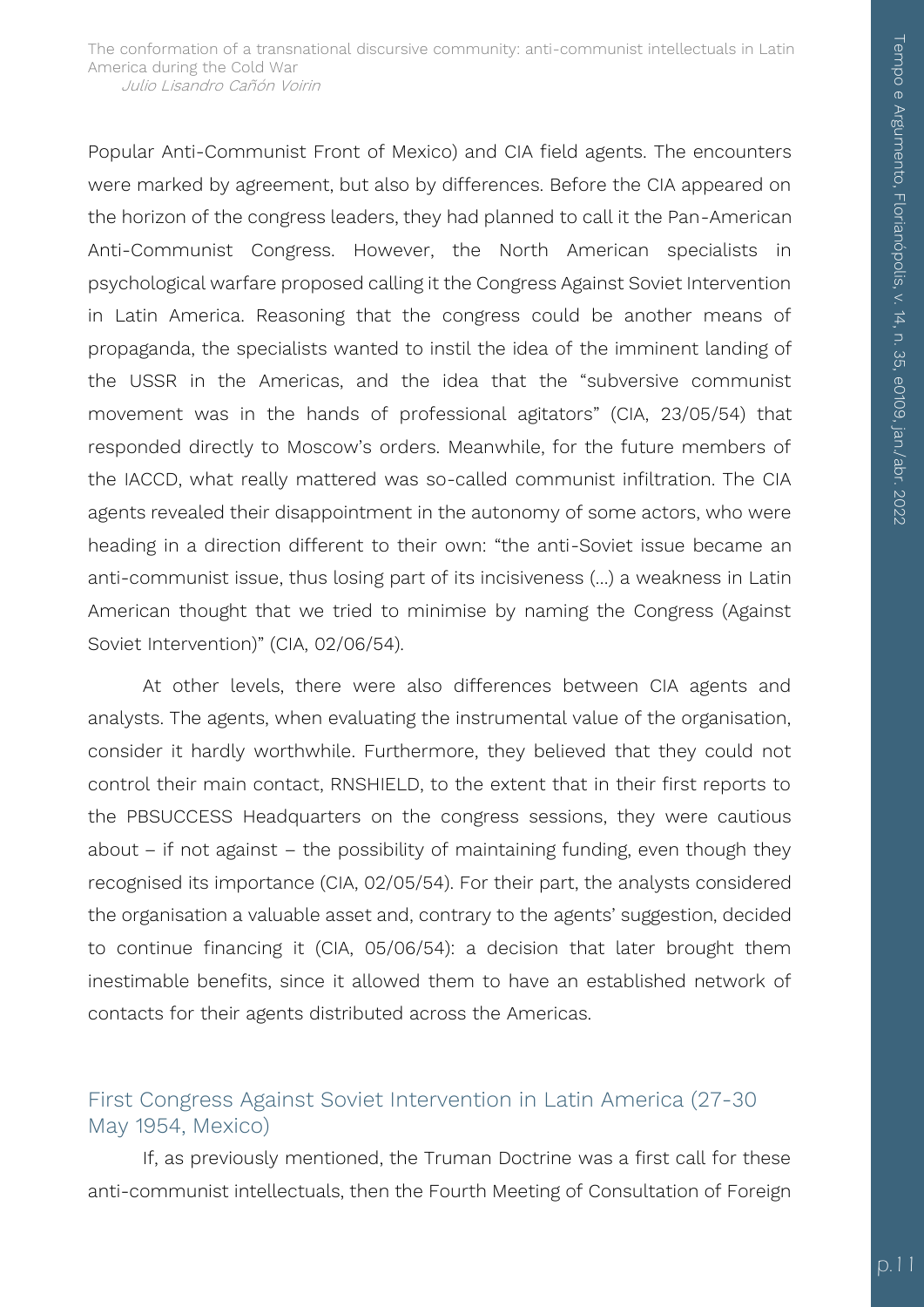Ministers (1951) renewed their enthusiasm. An agreement was reached at this ministerial summit to work for "the common defence against the aggressive activities of communism" (UNIÓN PANAMERICANA, 1951, p. 160). Definitive backing came with the Tenth Inter-American Conference (1954), where the US, through its representative, John Foster Dulles, presented a declaration that not only condemned communism but also encouraged the intensification of measures against it (UNIÓN PANAMERICANA, 1956, p. 321).

In this way, the intellectuals who had responded to Truman felt fully supported by US policy to officially convene the Congress: "each country has the right to forge its own destiny, within the limits set by its sovereignty, its customs and its idiosyncrasy, and to defend its institutions, as well as the Christian traditions of its people" (COMITÉ ORGANIZADOR, 1954, t. I, p. 23). Obvious though they may seem, it is important to point out the institutions that the IACCD insisted on defending, especially since they were said to be encouraged by the spirit of the encyclicals Rerum Novarum (1891) and Quadragesimo Anno (1931): private property, Catholicism and capitalist social relations. Communism was portrayed, in clearly condemnatory language, as a great force that threatened them.

This is the context in which some two hundred delegates and associate members from the twenty Latin American countries met at the Cervantes Theatre in Mexico City to coordinate and unify efforts in the fight against communism<sup>6</sup>. Accompanying them in almost equal numbers as observers were government officials, diplomats and members of anti-communist organisations from Asia and Europe. They also received messages of congratulations and support from Catholic, labour, student, professional and business organisations, as well as governments and ecclesiastical dignitaries.

So-called communist infiltration, as cited in the previously mentioned CIA reports, was the centre of concern. This was clearly visible in The Case of Guatemala, a report presented by the Guatemalan delegation, which denounced

1

<sup>&</sup>lt;sup>6</sup> The delegations came from: Argentina, Brazil, Mexico, Colombia, Costa Rica, Bolivia, El Salvador, Ecuador, Guatemala, Panama, Peru, Nicaragua, Paraguay, Uruguay, Venezuela. Delegates from Chile, Haiti, the Dominican Republic, Cuba and Honduras were unable to attend, although there were associate members from these latter countries with voice, but without vote, in the Congress sessions.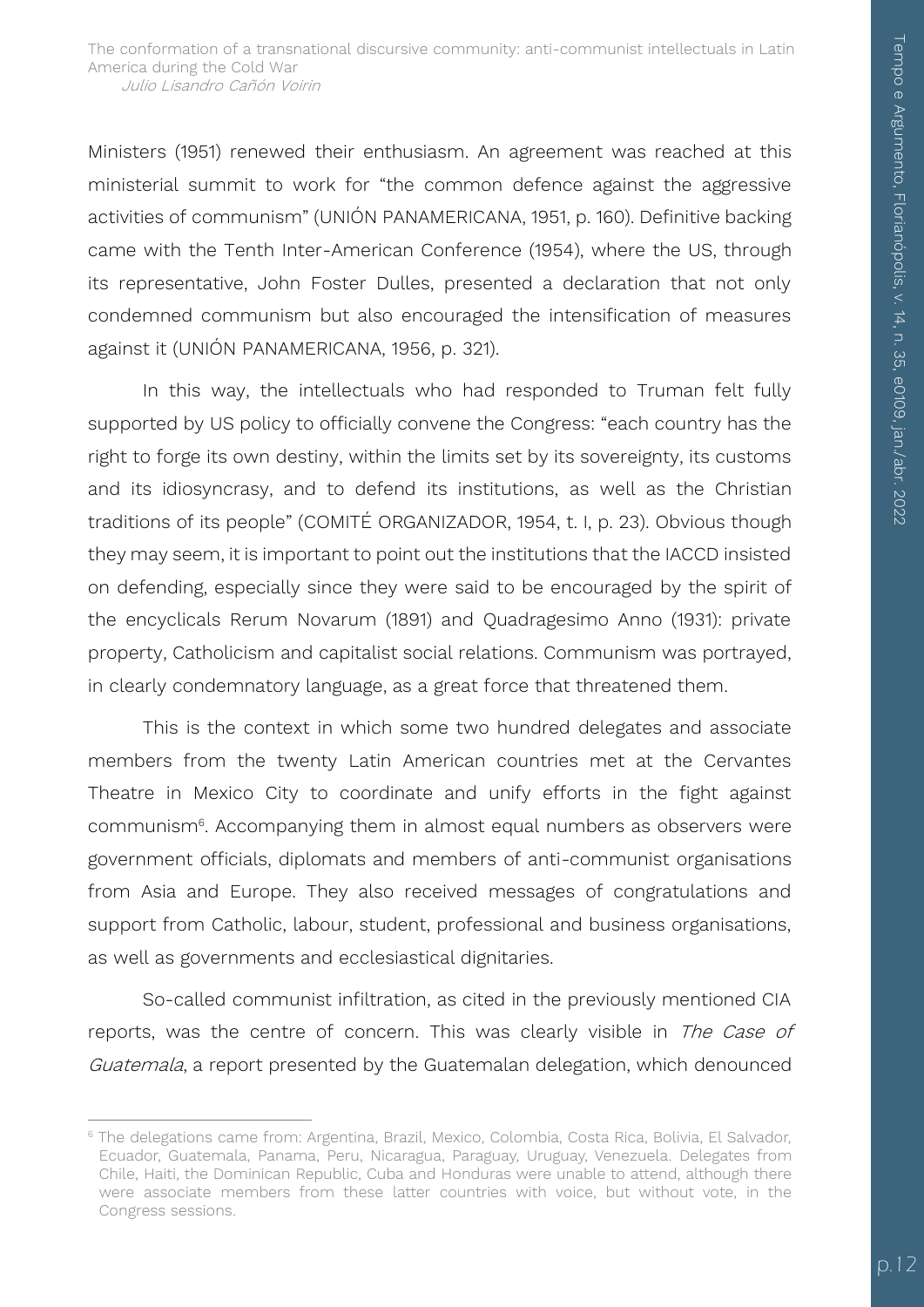the USSR for having "directed and financed the seizure of power by its local agents" (COMITÉ COORDINADOR ANTICOMUNISTA, 1954, p. 32). In short, for the congress participants, Guatemala was the most obvious case of successful Soviet penetration<sup>7</sup>. Beyond the context, the obvious interests and the clear objectives that make the report intelligible is what is left unsaid: that it was no longer because of the autonomy that Guatemala acquired in its foreign policy, nor because of the advances in the process of social, political and economic democratisation, but the conviction that this was what was dangerous.

The dominant idea within the Congress was that the dangers posed by the expansion of communist infiltration would be resolved on political and ideological battlefields. However, sooner rather than later, this veered into war itself. Even before those of the Congress, the Church had used the language of war to outline the conflict between Western and Christian civilisation and atheistic communism. In this way, perhaps unknowingly, they began an irreversible conflict of interests and paved the roads to bloody-mindedness. Their hostility towards the communists obliterated the possibility of exploring avenues of comprehension, cutting all bridges to understanding – if understanding was ever the intention, since the question on the table was: "How to dialogue with an adversary who wants our capitulation?" (COMITÉ ORGANIZADOR, 1954, t. I, p. 55).

The various positions that manifested in the Congress can be reduced to two main currents which, while not antagonistic, presented significant differences. On the one hand, the key objective of the first current was to act; its purpose was to bring together all the "uncontaminated" forces of their societies while taking a cautious approach to any possible agreement with the governments of their countries, which were considered indifferent to the communist threat (COMITÉ ORGANIZADOR, 1954, t. I, p 123). Conversely, the

1

<sup>&</sup>lt;sup>7</sup> Based on the aforementioned report, Congress resolved to send the following statement to the Organisation of American States: 'After having studied the documentation presented by the Guatemalan delegation, the First Congress Against Soviet Intervention, declares: That the governments of Juan José Arevalo and Jacobo Arbenz have endangered and continue to endanger peace in America, due to their constant interventions in the affairs of other countries, already fomenting armed revolts and supporting these with money, weapons, supplies, people, etc., already agitating in labour or agricultural lands, encouraging or financing strikes, already introducing Marxist propaganda surreptitiously, in the form of books, pamphlets, graphs and even sending technicians in the work of communist proselytism. That the government of Jacobo Arbenz is at the service of international communism.'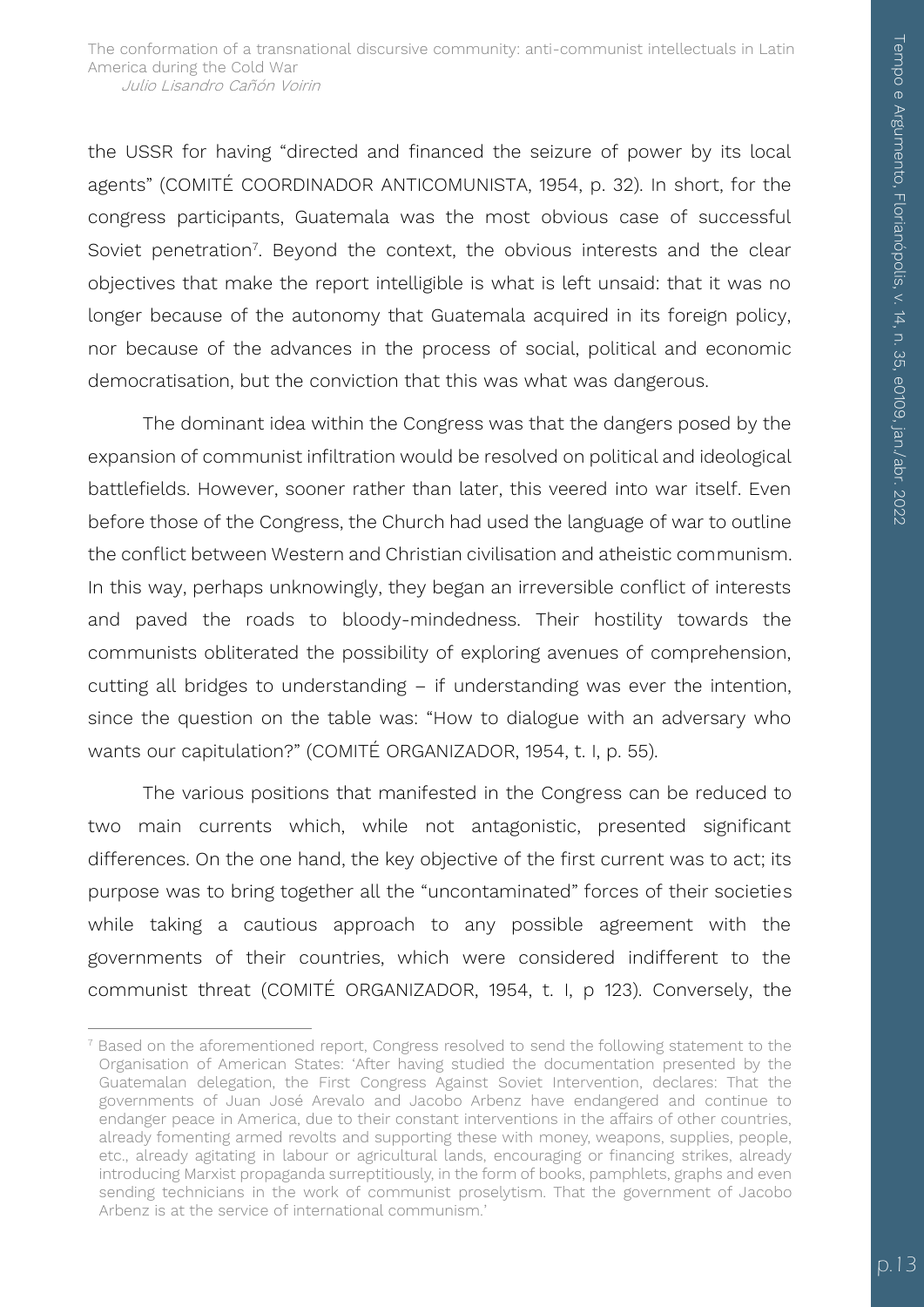second current, which was also the predominant one, differed from the first in emphasising the need to influence their governments; to establish specific state institutions to control communism; and to carry out outreach and propaganda work. Moreover, in strictly operational terms, this current underlined the advantage of taking a closer position to other entities such as the Church and the armed forces.

While the meeting in itself was already significant, the approval of the Declaration of Anti-Communist Principles was central to the architecture of this discursive community. The purpose of the Declaration was to analyse the plans to fight against Marxism and to define the group's data and premises, while also indicating their identity: "We proclaim ourselves an anti-communist movement, for the defence of democracy (…) functional and humanist democracy that (…) must take charge of the banner of the peoples' social demand" (COMITÉ ORGANIZADOR, 1954, t. III, p. 175)<sup>8</sup>. It was a formulation loaded with meaning, implying from the outset that functional and humanist democracy consisted of a break with the democracy of the 19th century and with that of the masses: with the former, due to its aristocratic bias; with the latter, because the people, who "neither reason nor discern", were not up to the task (COMITÉ ORGANIZADOR, 1954, t. III, p. 202).

The group did not reject democracy – at least that is what they claimed – but they understood that democracy could no longer be that of the oligarchy nor the masses, and that the time had come for them – landowners, plutocrats, industrialists – to "turn to charity, reaching out to the helpless" (COMITÉ ORGANIZADOR, 1954, t. III, p. 206). Thus, functional and humanist democracy responded to the forms that the fight against communism should take. But was that all? Democracy, they said, required a specific political interpretation, because as long as the communists "can tell the masses we are going after social welfare; and we talk to them about the news and about poetry, we will never be in a position to confront them" (COMITÉ ORGANIZADOR, 1954, t. III, p. 208). Therefore, in their arguments, democracy should be a practical instrument that would

 $\overline{a}$ <sup>8</sup> The principles of this anti-communist manifesto arose from the merger of two papers, 'Llamado a la América Latina', and 'Teoría y práctica del frente comunista', belonging to Jorge Prieto Laurens and Eudocio Ravines, respectively (COMITÉ ORGANIZADOR, 1954, t. III).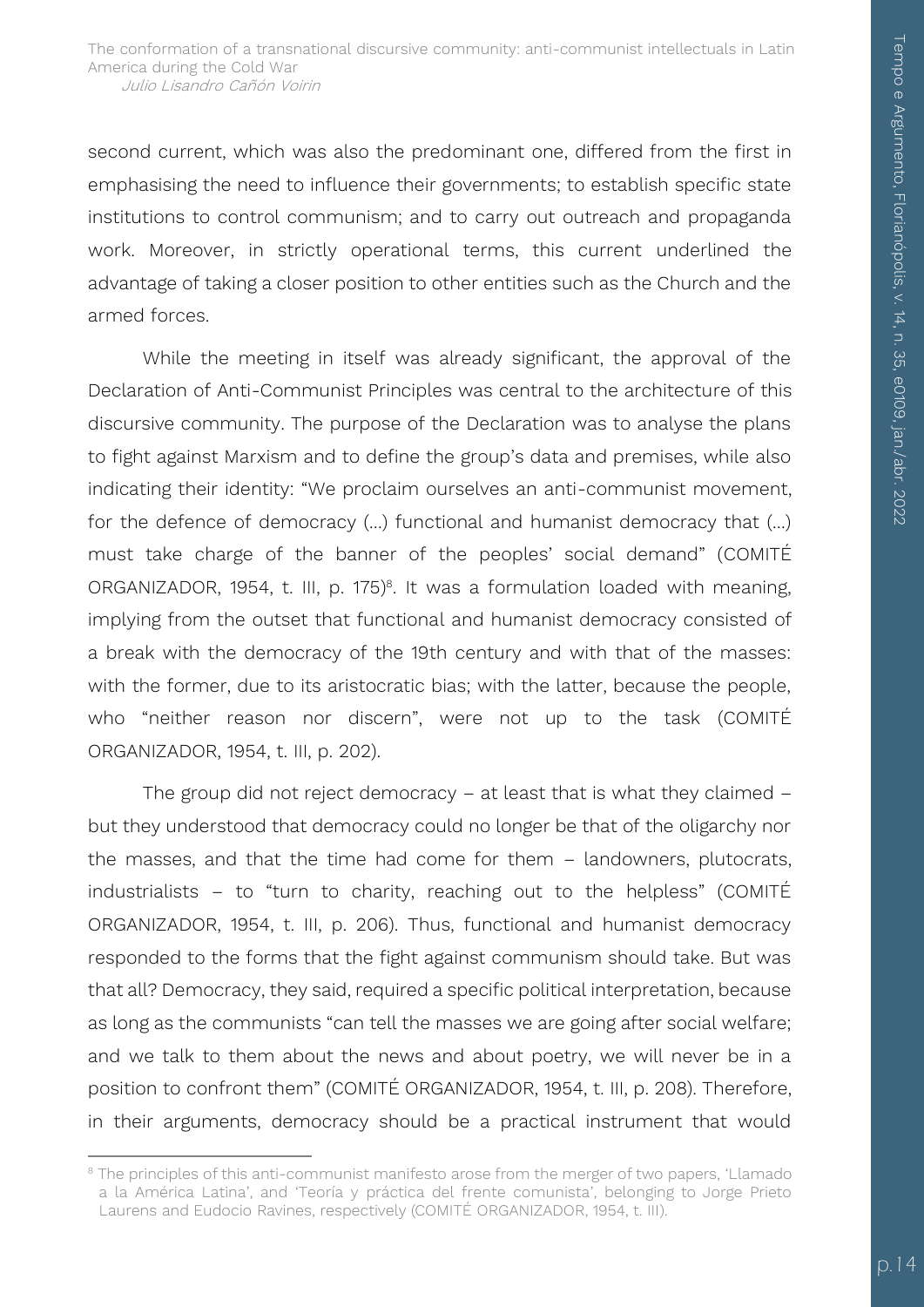respond to social injustice but avoid drifting into populism and communism. Poverty "had given wings to social justice and populism", leading to a dead end or, worse still, to communism (COMITÉ ORGANIZADOR, 1954, t. III, p. 208). In this sense, the manifesto foreshadowed and established a discourse of, on the one hand, the conflict between the interests of the ruling classes and the aspirations of the subaltern classes, and on the other, the conflict between democracy and the means to combat communism.

Finally, one of the most important results of the First Congress was undoubtedly the creation of the Permanent Commission of the First Congress Against Soviet Intervention in Latin America, which was the foundation on which the IACCD would be formed. The IACCD, with its minutes and regulations, consisted of a Permanent Commission, a General Secretariat and Local Committees<sup>9</sup>. Thus constituted, the Commission proposed to promote, by private means, the anti-communist objectives of the Tenth Inter-American Conference (COMITÉ ORGANIZADOR, 1954, t. IV, p. 44).

## Second Congress Against Soviet Intervention in Latin America (22-26 August 1955, Rio de Janeiro)

After the First Congress, negotiations and campaigning began for convening the Second Congress. The attendees at this meeting congratulated themselves on the overthrow of Arbenz, for which they perhaps took excessive credit. Regardless, by extolling their role, that proud claim clearly showed that what concerned them were the interests of their class – the ruling class. Democracy, its respect and validity were subordinate to these interests.

The strength of the terms with which the Second Congress was convened, heralding the imminence of a social war led by communism, are an unequivocal testimony to how they viewed the reality of their time: "we are entering the

<sup>1</sup> <sup>9</sup> The members elected to the Commission were: Andrés de Cicco (Argentina) Admiral Carlos Penna Botto, President (Brazil); Jorge Prieto Laurens, secretary (Mexico); Rafael Velázquez (Colombia); Mariano Quiroz González (Costa Rica); Federico Neilsen Reyes (Bolivia); Eduardo Alfonso Figeac (El Salvador); José Baquero de la Calle (Ecuador); José Calderón Salazar (Guatemala); Aurelio López (Panama); Héctor Gambetta (Peru); Carlos Adán Espinoza (Nicaragua); Isabel Arrua Callejo (Paraguay); Omar Ibargoyen (Uruguay); Luis Felipe Belleria (Venezuela). They were later joined by those from Haiti, Chile, the Dominican Republic, Cuba and Puerto Rico.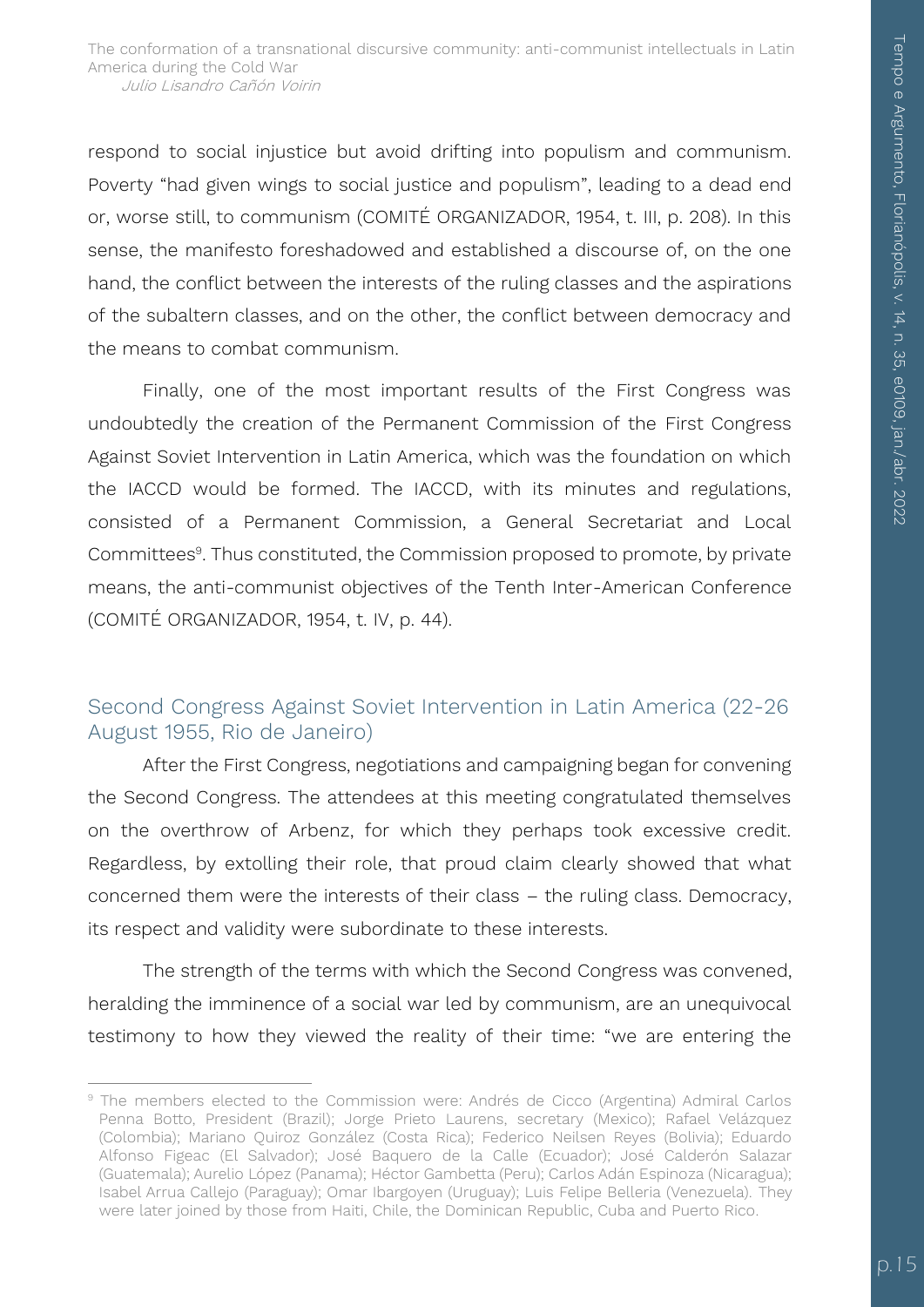second phase of the struggle undertaken to (...) obstruct and nullify the intervention of the stateless Bolsheviks, who make up the satanic fifth columns, who back-stab the countries of their birth" (CIDC, 1955, t. I, p. 29). Revulsion and condemnation appear systematically in the welcome address, in those of the delegations and in those of the invited organisations. To speak otherwise in a congress of this nature would evidently have been extremely rude, as well as a mistake. What is surprising is the verbal harshness; in an increasingly energetic position against communism, they stigmatised not only the communists (stateless, satanic, traitors), but also the social and political situation of the Soviet countries. Undoubtedly, what underlines the gravity of their interpretation of reality is the specific image of a situation of war.

Each and every one of the attendees mentioned that, in one way or another, the world was immersed in the Third World War. For the most fatalistic, like the priest Damián Rodin, nuclear war was imminent, and it was better to let the atomic bomb destroy the whole world rather than allow the triumph of communism. For the majority, an atomic conflagration seemed unlikely, and they did not believe that a war between armies would break out; however, if it did, they said they were willing to take their rightful place and give up their lives, if necessary (CIDC, 1955, t. I, p. 9).

For them, it was not merely a struggle against communism, which they considered secondary, but more importantly a struggle for the West: a war for its survival. They considered it futile to focus their efforts on containing the communist movement; they wanted to destroy it. Their decision was to fight it on practical grounds, in order to realise what they yearned for: "to banish communism from the face of the earth" (CIDC, 1955, t. I, p. 33). The former Minister of the Interior and former Commander-in-Chief of the Albanian Armed Forces, José Luzay, declared: "communism must be burned with fire" (CIDC, 1955, t. III, p. 77). The targets of the war they proposed were not military, although they did not rule this out. In reality, by declaring war on communism, they were declaring an internal war against civil society.

Only one congress participant, taking refuge in his pacifist beliefs, allowed himself to disagree with such declarations of war. Those who took the trouble to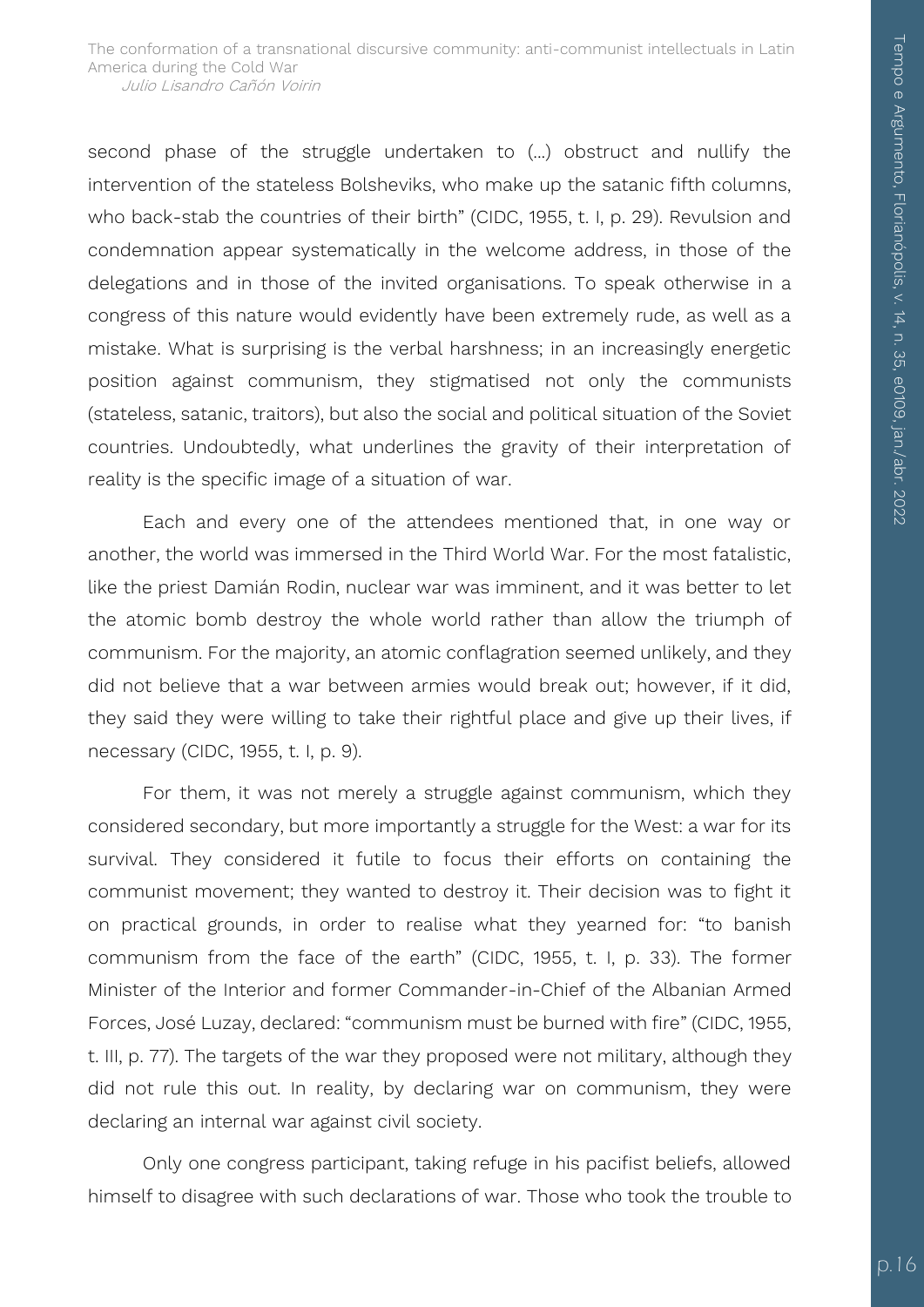answer him, emphasising the aggressive nature of communism, argued that war was the only way to completely destroy it. Such convictions foreshadowed the violence of subsequent events.

The first topic on the agenda established for the congress was "Communism in Theory". The presentations on this topic repeated the idea that communism was enemy number one because it opposed the spiritualist principles that shape Western civilisation. In this way, those who defined themselves as the defenders of democracy and capitalism – "we are, in our days, the defenders of the capitalist world (...) the combatants for capitalism" (CIDC, 1955, t. II, p. 82) – not only presented themselves as the protectors of the rights that define Western civilisation (and that, in reality, ensured their pre-eminence as the ruling class), but claimed this responsibility of safeguarding as their moral reason for being. This conviction and this task had their counterpart in the consideration of the communists as representatives of an inferior culture. Communism, for them, meant descending to the level of beasts.

Indeed, they presented communism as the culmination of a progressive animalisation of man. They addressed this process with meticulous effort, marking its beginnings in the Renaissance, and more specifically in the philosophy of Descartes. According to these arguments, from that moment on, man had descended to animalism until the blossoming of the French Revolution. Finally, at the point of greatest decline and least cultural density, communism had emerged in the name of social justice (CIDC, 1955, t. II, p. 44). This degradation of the communist (as a species and as a social condition), positioned beneath the human condition of the Western and Christian man, enables us to understand how and why they fought on imaginary battlefields (but with real flesh-and-blood victims) against a mythical entity: communist-inspired subversion.

The speakers coincided in the belief that the communists not only professed a satanic and amoral ideology but were dedicated to the "degrading task of subverting the social order, an order that is based on the pure principles of Christian morality" (CIDC, 1955, t. II, p. 71). Of course, this was, in their view, the biggest problem posed by communism; preventing or avoiding it was their mission. This perceived sense of mission was so strong that during the first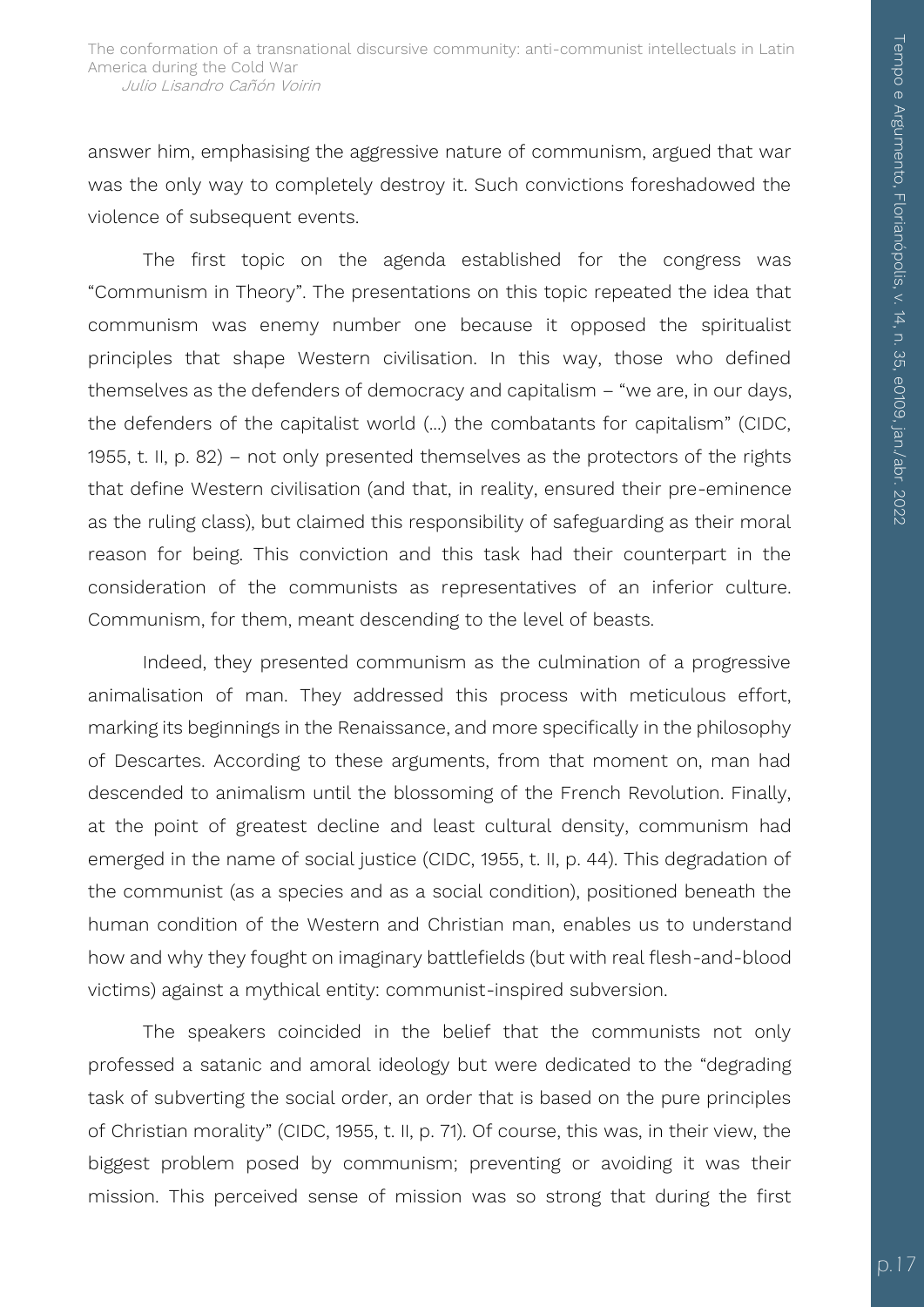motion to establish the IACCD, they proposed calling it the Anti-Communist Crusade. But, though it was an important part of their identity, they saw crusading for anti-communism as only one aspect of their most important task: the defence of Western civilisation and its link with Christianity.

The Plan of Operations of Communism in Latin America<sup>10</sup> clearly outlined the role of the IACCD as agent and factor in an active policy to combat communism. It was a very meticulous and detailed diagnosis of communist methods to subvert order, and an argument to delegitimise any social or political demands. Furthermore, the considerations raised in this document made it dangerously undemocratic; it considered all measures that could counteract infiltration and subversion to be appropriate, even if they "upset the normal game of democracy" (CIDC, 1955, t. V, p. 11). Finally, the Plan was surprising for the directness with which the authors referred to the subaltern classes; there was no circumlocution in referring to them, nor in referring to the privileged place that they themselves occupied. It was they who were in a position to "explain to these misled people what communism really means" (CIDC, 1955, t. V, p. 62). This mistaken understanding was effectively upheld by 'the poor who have the deepest insecurities against society, because of their misery, because of their poverty; they ignore the foundations and consequences of the communist cause they defend' (CIDC, 1955, t. V, p. 66). Obviously, this idea, anchored in denying the subaltern classes their autonomy, was related to the role the authors felt called to fulfil and the measures they deemed necessary: promote nationalist doctrines, of Christian nationalism, to defend homeland, religion and family (CIDC, 1955, t. V, p. 42).

Along the same lines as what we have been analysing – the conflicts between democratic principles and the means to combat communism – were a series of measures called actions to strengthen democratic institutions. These, as the talks on this topic argued, were intended to ensure the full validity of the Universal Declaration of Human Rights. It goes without saying that the flagrant

1

<sup>&</sup>lt;sup>10</sup>This report presented to Congress was intended to serve as a manual that would standardise explanations about communism and contribute to the task of dissemination, to 'illustrate to the peoples how absurd communist ideology is in theory and nefarious in practice' (CIDC, 1955, vol. V).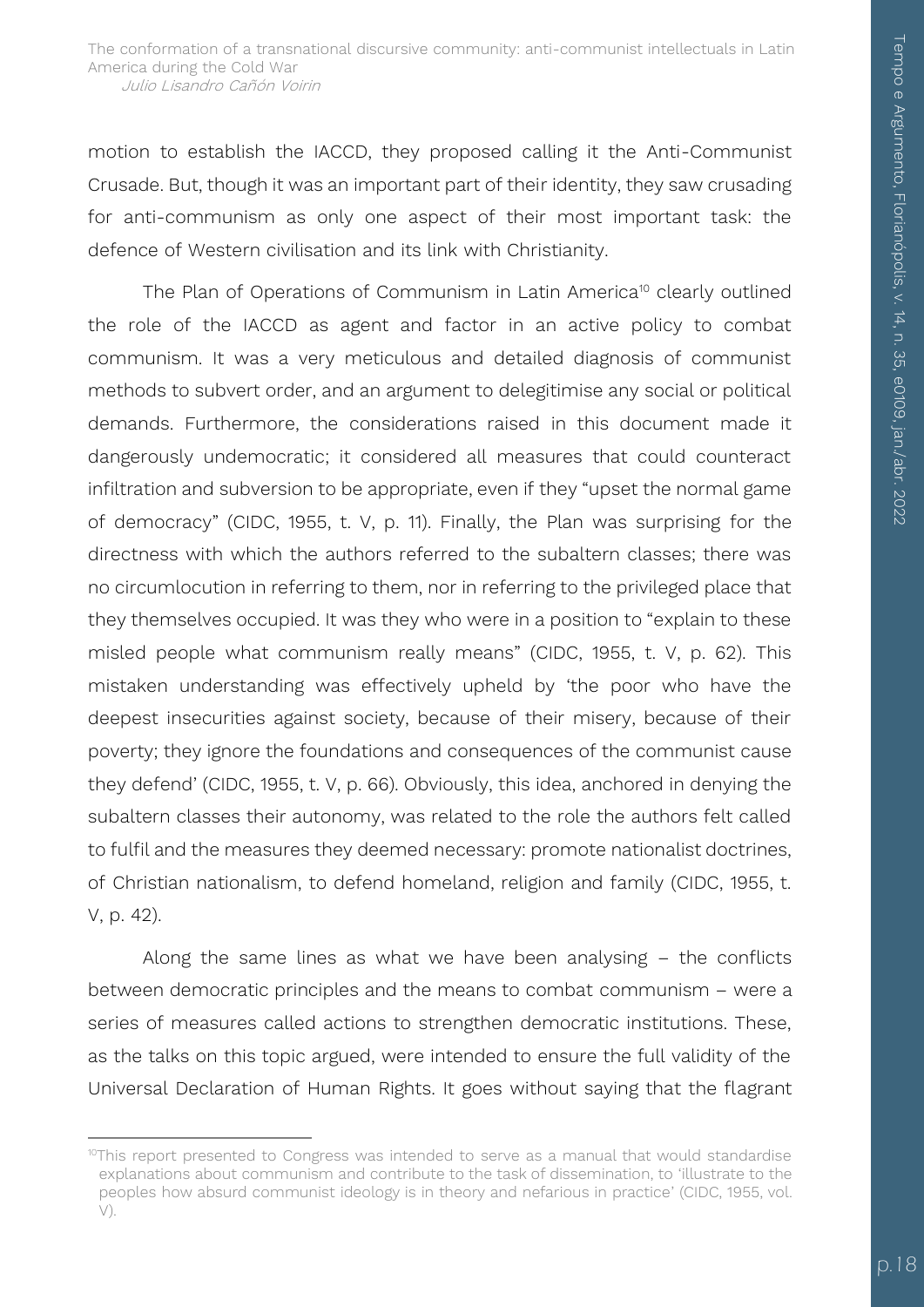lack of democracy in fifteen of the twenty Latin American countries, which were ruled by dictatorships or "special case" governments, was not a matter of concern. On the contrary, these regimes, far removed from democracy and its channels of institutional participation, were not considered a problem, nor were they condemned. In fact, if such regimes were committed to fighting communism, the IACCD participants were in favour of collaborating with them (CIDC, 1955, t. V, p. 75).

Thus, the IACCD approved the 'Instructions for the delegates to the Second Congress Against Soviet Intervention in Latin America to assist their governments', for the purposes of

> rousing governments and parliamentarians, universities, professional colleges and academies, workers' unions and employers' unions, so that, according to their respective spheres of influence, they may soon proceed to legally organise national institutions in such a way that the constitutional and legal sphere will be closed to communism, in all its orders (CIDC, 1955, t. II, p. 92).

The objective was to encourage the use of coercive methods, police measures and military intimidation. What was the purpose of these measures, in an organisation that claimed to be convinced of the value of the Universal Declaration of Human Rights?

The euphoria and enthusiasm with which the group experienced the establishment of the Guatemalan dictatorship and its determined action to end Marxism had its counterpart at the Bandung Conference (1955). They interpreted the latter as the beginning of a siege manoeuvre on the West, whose purpose was none other than to destroy the Christian family, the homeland, nationality and private property. Their interpretation and their proposals increased tension in social relations; they claimed to be in a "struggle to which we must all dedicate ourselves, with the sacrifice of our own lives, if necessary" (CIDC, 1955, t. I, p. 22). The shift that this implied was extremely serious. They were talking about killing or dying, transferring the situation to the battlegrounds of war; this was not a metaphorical use of the expression.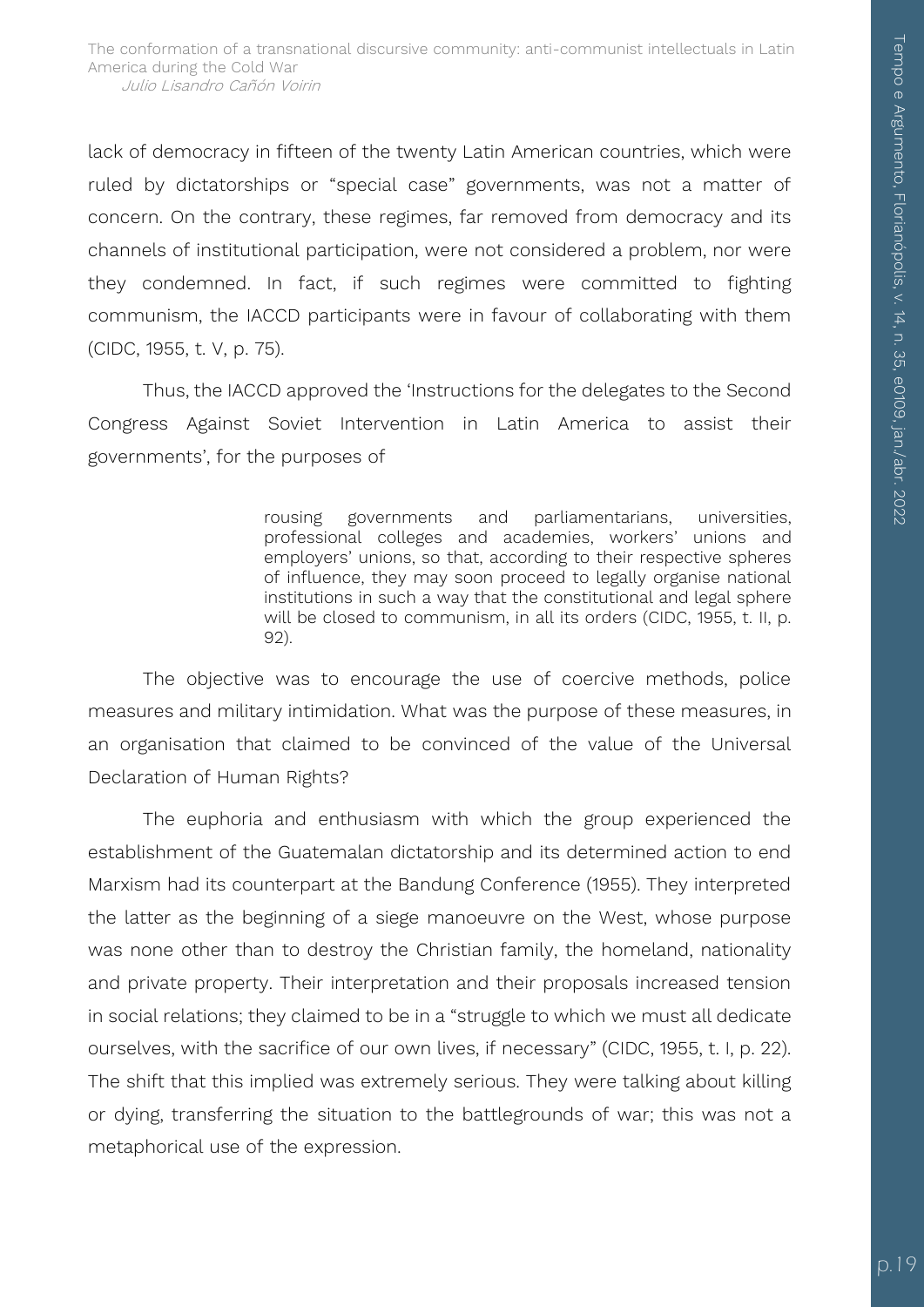# Third Congress Against Soviet Intervention in Latin America (10-14 April 1957, Lima)

Their hard-line stance, which unceremoniously rejected any diversity or divergent thinking as threats within their rigid framework, would gradually increase. The terms of the call to the Third Congress testify to this: "At the present time, the civilised world is the target of one of the most atrocious threats that have weighed on its existence, since a struggle is being posed which may result in the extermination of the basic principles of Christian Civilisation" (CIDC, 1957, t. I, p. 18).

In this new call to congress, which represented another step toward their objectives, the political logic was presented as a fight to the death, and the political struggle as a fight of extermination, where the supporters of an ideology (in this case Marxism) were considered enemies, for whom only their extermination was contemplated. On the other hand, the idea of a single and true civilisation – Christian civilisation – with the exclusive right to exist was taking shape. Nonetheless, the congress still revealed an apparent pessimism that can be understood through the question they posed: "Why have the subversive teachings been successful?" (CIDC, 1957, t. I, p. 23).

The answer, which was systematically collected in the talks and sessions, could not have been weaker: due to poverty and hunger (CIDC, 1957, t. I, p. 33). However, the answer was not as elementary as it seems. In reality, it was part of the contempt and condescension with which they positioned themselves before the subaltern classes, and which, in turn, was not without religious connotation. Both issues were intertwined in a statement they made, not without concern: democracy was far from being a reality on the continent.

This concern did not stem from the existence of dictatorial regimes, but from their belief that democracy had enabled or could enable the have-nots to rise to power (CIDC, 1957, t. III, p. 29). Stopping communist expansion and reversing the advances of mass democracy were almost synonymous when placed in the perspective of these concerns. For them, communism was not the only problem; mass democracy represented a real obstacle to reaching their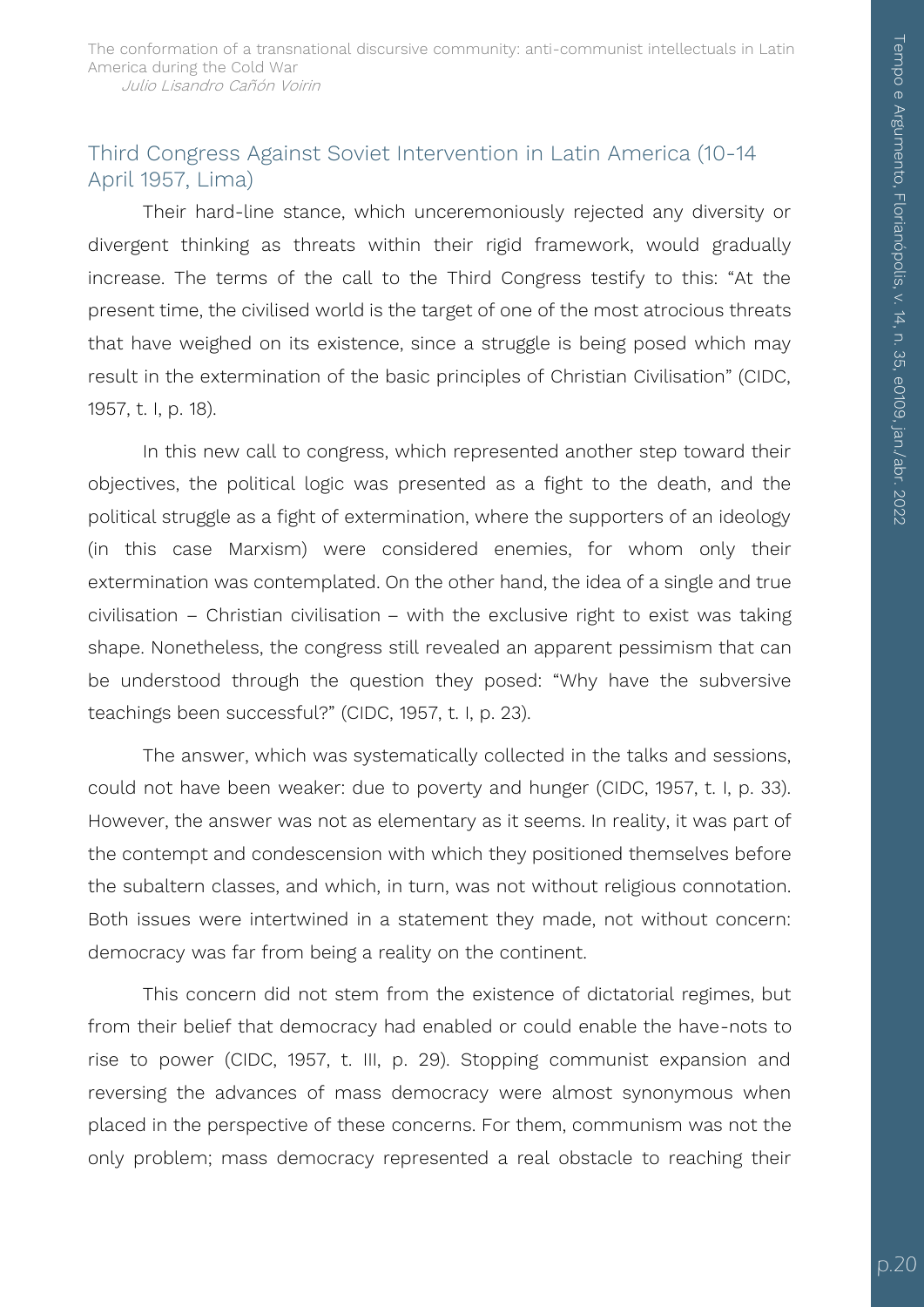goals, which were: "to unite capital with labour; practise Christian social justice; eliminate hateful prejudices of fortune, race and creed" (CIDC, 1957, t. III, p. 45).

In an odd portrayal, through which they outlined the classification of communists, they established the ways to rectify what they understood to be errors of democracy. They said there were three types of communists:

> The poor communists, who know nothing about communism, who, ignorant and long-suffering, living at a low standard, accept the false and treacherous promises of the Soviet agents. They are worthy of pity; it is necessary to enlighten their brains, help them and cure them. The bourgeoisie and the pseudo-Marxist intellectuals; many of them are simply opportunists, or broken, failed people. They are very harmful people, these imbeciles; by virtue of having a certain social category, they are seen as examples by the unhappy of the first group. Lastly, the communist agents are people of the worst kind, incurable. Communists belonging to the first category are perfectly curable, through persuasion and clarification. But clarification will not be enough in order to cure. It will also be unquestionable to take measures of a constructive, democratic and Christian nature. Communism finds a favourable environment in poverty, in misery, in social injustices. With the attenuation of misery, communism will disappear (CIDC, 1957, t. III, p. 51).

Evidently, they considered the subaltern classes inferior and believed it was their duty to educate and save them. At the same time, the communists of the second and third group were beyond saving, and thus became criminals, delinquents and, consequently, punishable. Thus, they believed that Christian social justice allowed them to work on the first group, while for the others, the only options were repression and punishment.

Practicing the Social Doctrine of the Church carried the virtue of softening the conditions of exploitation without substantially altering the class order. But their decision was not limited to eliminating "the hatred caused by social inequalities" (CIDC, 1957, t. III, p. 64); they were launching a genuine restoration of Christian order. As the delegate for Colombia stated, "America is only America because of the cultural heritage of Rome, through Spain" (CIDC, 1957, t. I, p. 65); that is, they proposed a return to centuries-old roots, a thorough revision of the guidelines for the political organisation of their societies. This religious counterattack would be accompanied by an economic programme, based on the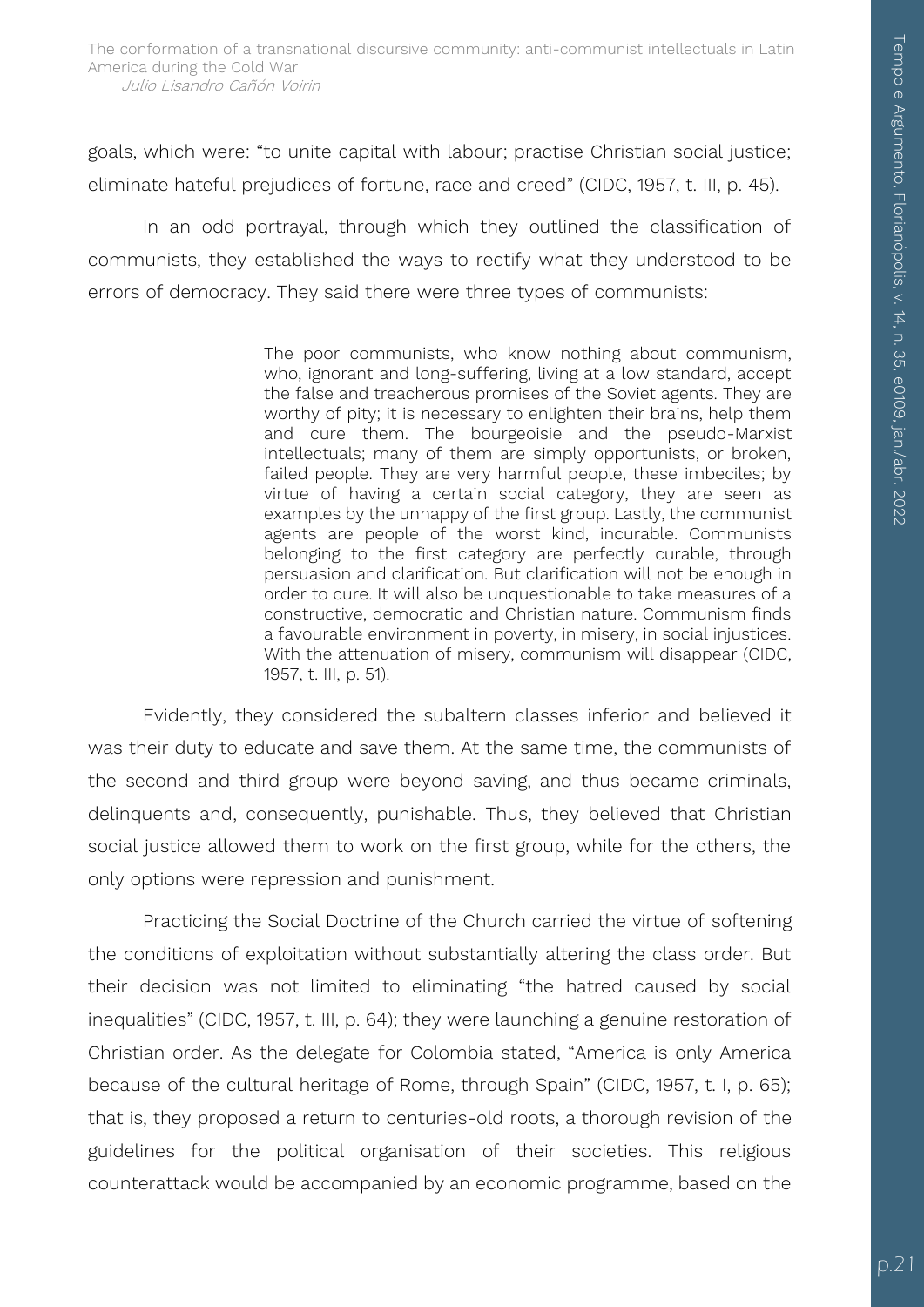neoclassical economic version of the integration of the Latin American economies into the international market: "How to raise the standard of living in Latin American countries and immunise them against the communist virus" (CIDC, 1957, t. III, p. 89). It was a framework opposed to industrialisation and a restructuring of dependent capitalism toward a new kind of highly diversified primary export model.

Undoubtedly, the IACCD proposals produced and reproduced cultural and economic relations that were dependent, on the one hand, on old colonial ties with Spain and, on the other, on the more recent alignment with the United States. The latter was expressed in a staunch defence of that country: "to assume with courage, with dignity, with firmness, in ideas, in actions and in words, the defence of the United States: the great bulwark of democracy" (CIDC, 1957, t. I, p. 69). This itself was quite difficult, since after the North American intervention in Venezuela in 1904, North American foreign policy towards the countries of Latin America – the Roosevelt Corollary or "Big Stick" diplomacy – generated significant opposition movements.

Anti-imperialism was not unknown to the members of the IACCD. During the first congress, they themselves had faced a demonstration denouncing them as "puppets of Yankee imperialism" (COMITÉ ORGANIZADOR, 1954, t. I, p. 22). However, they considered such protests not only uncalled for but false, because the alleged US imperialism was but a transformation of anti-American sentiment – which, in part, they proposed to overcome through the Declaration of Lima, incorporating the US and Canadian delegations into the IACCD.

The aforementioned Declaration integrated the following postulates into the Declaration of Anti-Communist Principles, approved in the First Congress: Defence of authentic freedom as a norm of social coexistence, and of effective democracy as a system of government; Respect for the rights of man; Affirmation and defence of our traditions, nationality, institutions and concept of Homeland; Constant struggle against communist totalitarianism because of what state capitalism means; Advocating for freedom of education; Substitution of the Class Struggle, which is permanent civil war, with Class Cooperation, which is social peace and national unity (CIDC, 1957, t. IV, p. 11).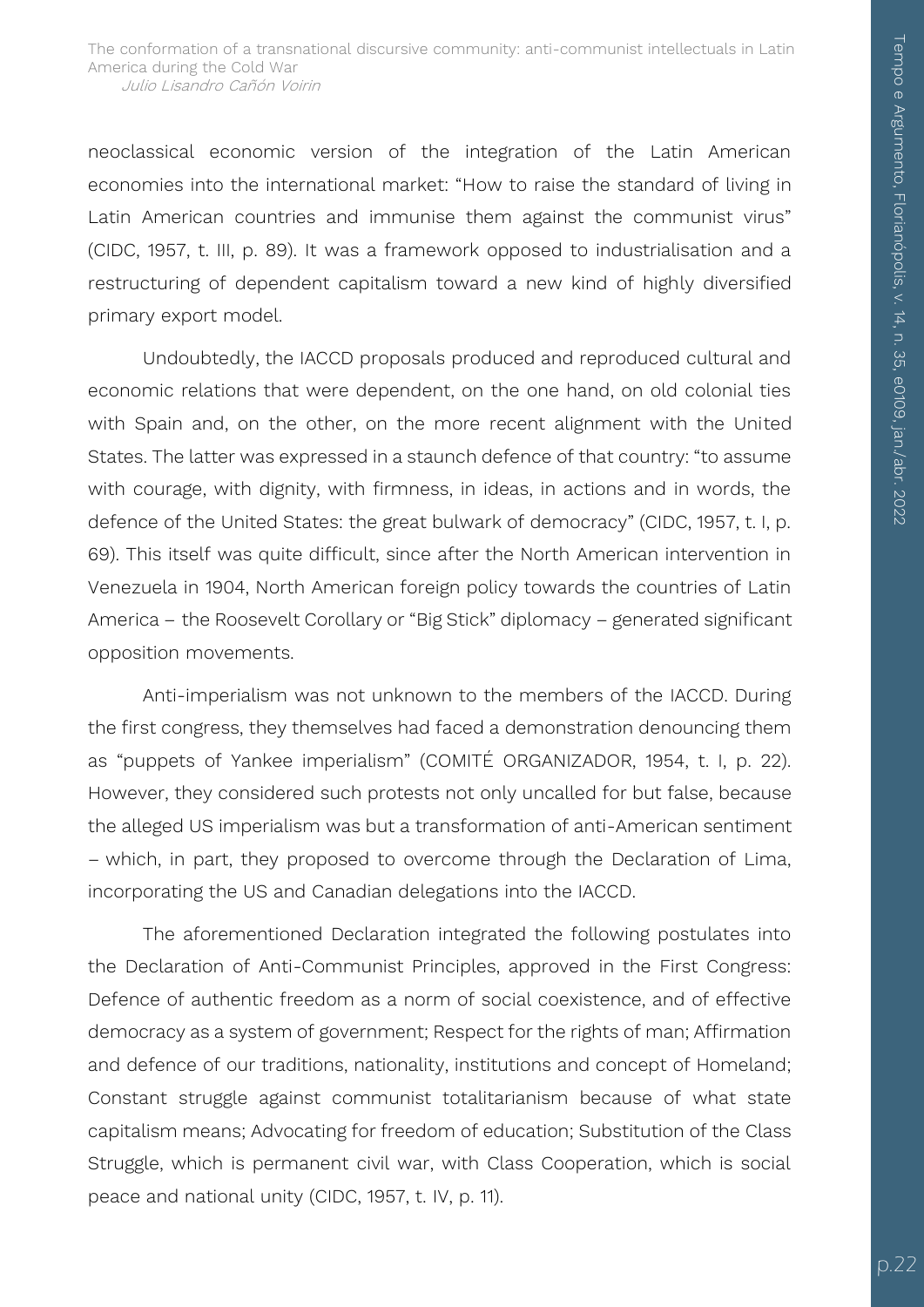# Fourth Continental Anti-Communist Congress (12-16 October 1958, Guatemala)

By 1958, repression and institutional violence were so widespread that the Archbishop of Guatemala, Rossell Arellano, said the following at the inauguration of the Fourth Congress:

> I have not come to speak with the anti-communists who believe that communism is defeated with bayonets and gunfire, nor with those who believe that being an anti-communist is to exploit the workers and farmers, nor with the employers who reduce the salaries of workers and take away their social rights in the name of anti-communism (…) I have come to speak with the only authentic fighters against communism: the Christians (CIDC, 1958, t. I, p. 23).

The archbishop, who had actively participated in support of Castillo Armas's coup, now distanced himself from his successor, Ydígoras Fuentes. While on the one hand, the archbishop marked a watershed in Guatemalan politics, on the other, he was clearly calling attention to the onslaught that was taking place in almost the entire continent. Investigation commissions against communists were unleashing real persecutory state violence (to mention just three cases: Guatemala with the National Defence Committee against Communism; Paraguay with the Office of Technical Affairs; Argentina with the Ministry of State Information). The archbishop's position was clear; it was not a defence of communists but a criticism of the methods applied against them, as well as the conditions of exploitation. Interestingly, the criticism was directed at the governments carrying out the repression and the individuals profiting from the exploitation.

Even if these were not the words they expected to hear, no one dared to publicly disagree with the ecclesiastical dignitary. "I do not believe that any of you, absolutely no one believes, that Monsignor Rossell y Arellano is a socialist or a communist. He spoke precisely of the selfishness of capitalists and employers" (CIDC, 1958, t. I, p. 101). However, in subsequent talks, without denying the reality described by the archbishop, it was mentioned that the situation was necessary, because the nations, so they claimed, were defenceless in the face of acts of corrosion and infiltration. Under these circumstances, they continued to argue,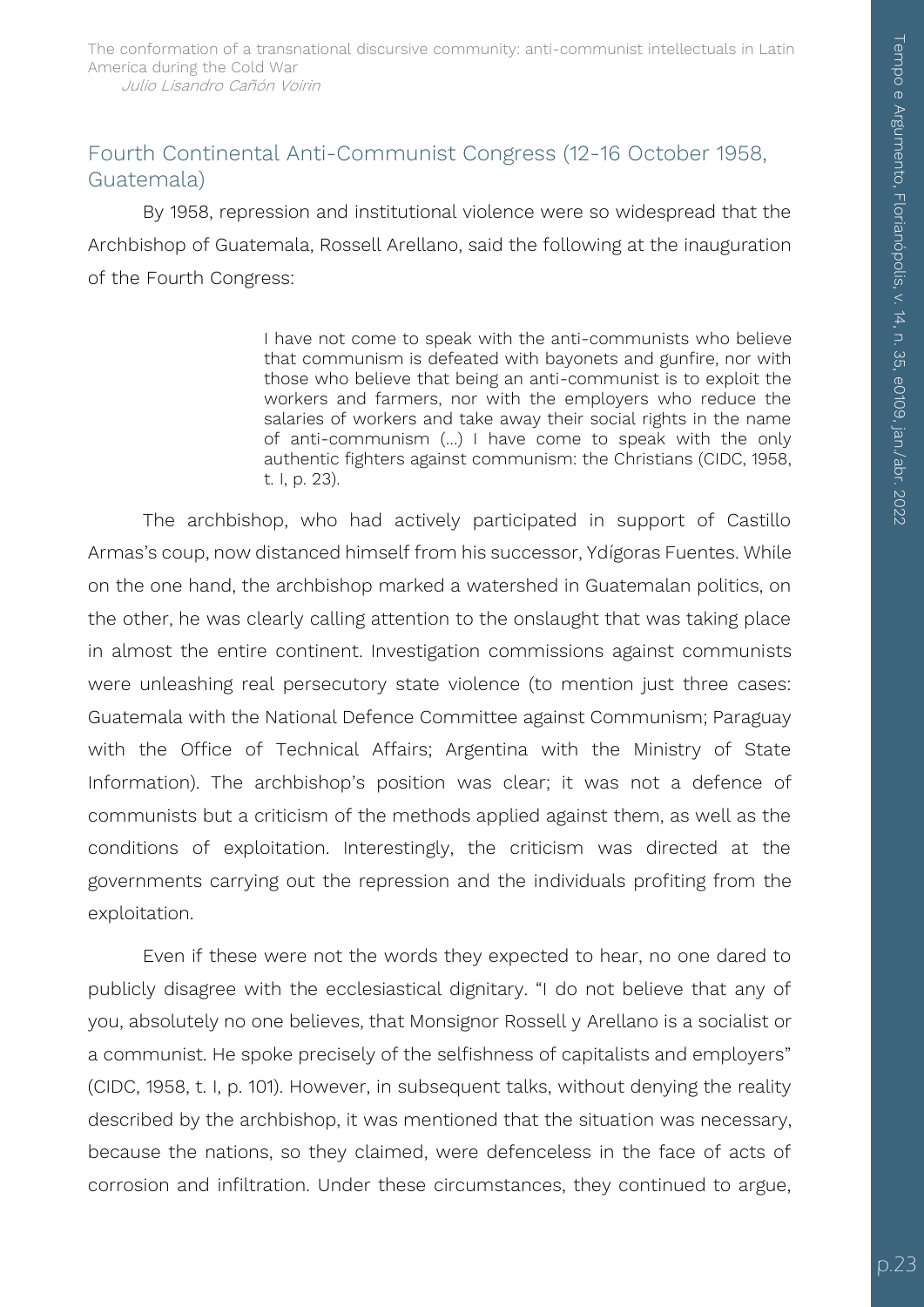the police were overwhelmed and unable to repress such acts. To prevent what no legal order seemed to be able to prevent – communist infiltration – they highlighted, and in fact glorified, the role of the armed forces. They saw the armed forces as the reserve bastion of the state for the defence of civil society, both against external enemies and – in a phenomenon that would have dramatic future consequences – against internal ones: "Within each nation, groups of traitors are getting ready to enshroud, to subvert, to create hatred and clashes, to demoralise, to stab the country in the back" (CIDC, 1958, t. I, p. 47).

Vividly revealing the inordinate fear that supporters of social change (reformists, progressives, revolutionaries) would only continue to gain ground, this was one of the concerns that drove the process of constructing a negative otherness. All responsibility and blame for the countries' troubles and adversity was attributed to the presence of communists; the proposed solution was to deprive them of their rights, expel them or exterminate them. This discriminatory thinking was based on the assumption that the seed of all evils was the penetration of Marxist ideas (let us not forget the question that was posed during the Third Congress).

From the IACCD, in the name of defending the institution of democracy, the supporters of alternative projects were identified as the protagonists of a dehumanisation process who had lost their status as human beings and should be eliminated. The anti-communism of the IACCD was likewise a proselytising enterprise, which they saw as a vocation of Christianisation, a saving crusade: "Communism fundamentally fights against God, denies His reality and His providence; therefore, it is just that in this Congress, we, the representatives of this Continent, turn to Him, who is, like us, persecuted by the enemies of truth, justice and true peace" (CIDC, 1958, t. I, p.62). This representation of communism – this understanding of it not only as opposition but in opposition – marked the peak of their discriminatory thinking. Indeed, from that moment until almost the end of the 20th century, the relationship that was established with communism was based on its lack of social recognition, except in its socially constructed and admitted role as aggressor.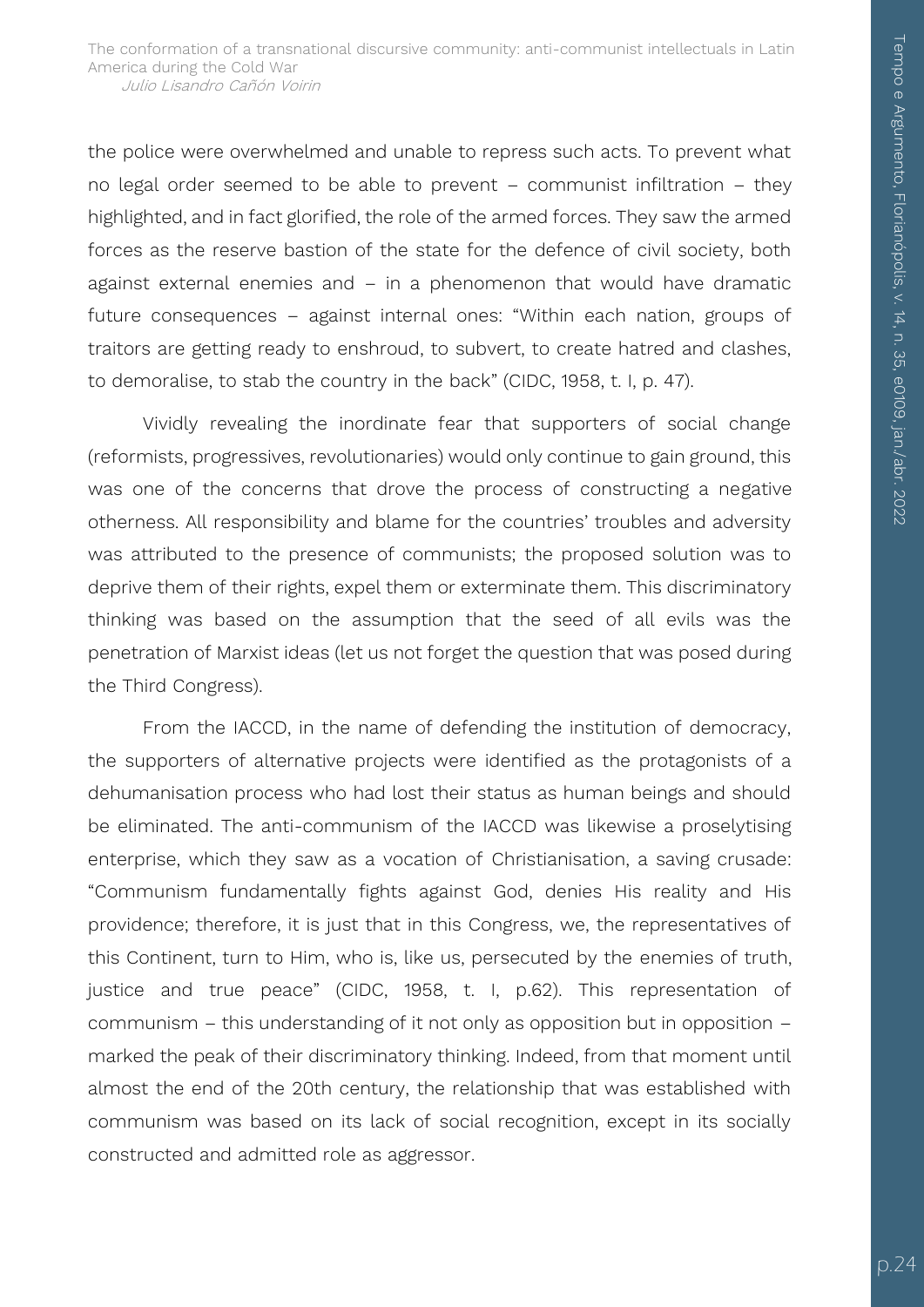This idea of the communist as aggressor, transformed into a premise, eliminated any chance of dialogue and insisted on the communist's elimination. In the history of this process, the IACCD contributed to the construction of an antagonistic consensus, incorporating traits and characteristics that defined the identity of the aggressor/dispensable group, until it spread a common assumption that subversion was something to be neutralised. One of the spaces that they prioritised for this purpose was the educational field; they considered it an enclave not only of ideological control but also of struggle, because they believed that Marxism had infiltrated that territory more than anywhere else. For the Fourth Congress, they organised the working group 'Communist infiltration in the educational field in Latin America', which by far surpassed any other commission in terms of papers received, as well as in regarding resolutions presented to the plenary session of the congress.

After analysing the situation in each country on a case-by-case basis, the ruling committee of this working group presented a comprehensive and detailed report, preceded by a no less detailed introductory text. The latter stated that the commission's proposals were intended to correct and rectify the deformations suffered by the people, in their concepts and political habits, due to the influence of mass democracy (CIDC, 1958, t. III, p. 128).

The first proposal, practical in nature, was to collaborate with the Church in the field of teaching. This cooperation ranged from the reestablishment of catechism in schools to actively participating in Catholic movements that demanded freedom of education in cases of confrontation with the secular system. Regarding the latter, they took up the recent case of Argentina, where they had actively collaborated with the pro-freedom education movement.

However, this proposal to go against educational secularism raised the objections of the delegations of Uruguay and Guatemala, including the Guatemalan Minister of Education, who was present at the congress (CIDC, 1958, t. III, 150). Nevertheless, due to the subsequent actions of the members of the IACCD in the Pedagogical Congresses and in the relevant ministries, the controversy seems to have benefitted those who were committed to freedom of education.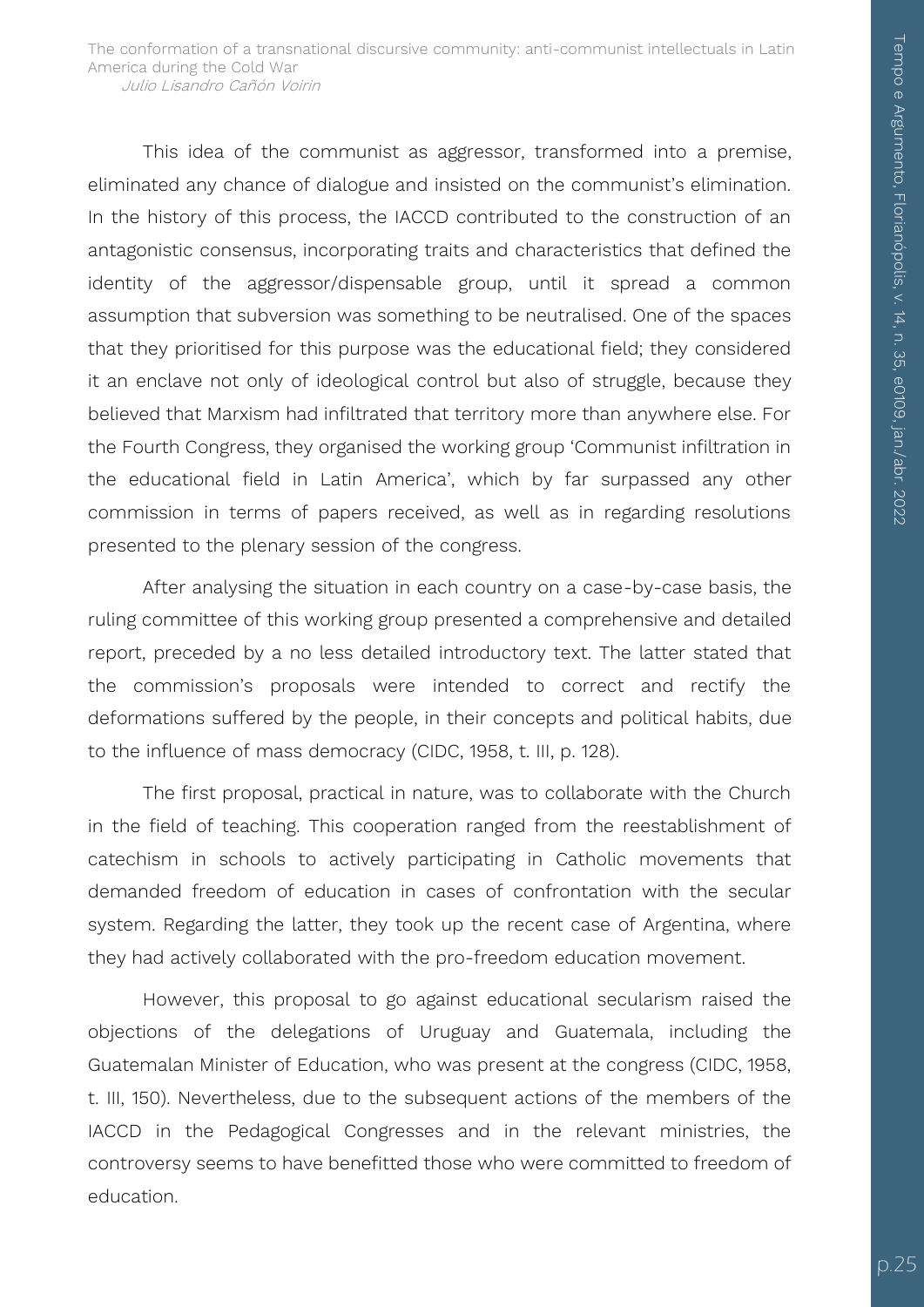Another of their proposals was what they called preventive education, and it aimed to "resolve the disorder caused by Marxism, exaggerated liberal individualism, and rationalism, which have distorted the true nature of life, giving primacy to matter over spirit, altering customs" (CIDC, 1958, t. III, p. 74). Clearly evident in the proposal was the intellectual rigidity behind the criticism of liberal democracy, atheistic liberalism and rejection of Marxism and communism, as well as the attack on sources of critical knowledge. This criticism also blamed disorder and social crisis on the abandonment of supposedly traditional values of national identity, dating to the Spanish Catholicism of the religious Counter-Reformation (16th and 17th centuries). In this way, the development of national being was linked to Catholicism, which they believed had been misrepresented by secular education.

They believed that preventive education would enable advancements in disciplining the subaltern classes, put an end to "unequivocal subversive manifestations" and re-establish the principle of authority (CIDC, 1958, t. III, p. 66). The objective was to mould the sensibilities of future generations in opposition to communism and to lay the foundations of a Hispanic-Catholic society and culture.

This educational project was firstly aimed at imposing discipline that would destroy all ties of collective identification, in the interest of isolated individuality. Secondly, it aspired to introduce spiritualistic socialisation patterns to the detriment of scientific education. But above all, it aimed at order: the reestablishment of hierarchy and class conciliation. In this way, by denying the class struggle, a harmonious relationship would be built between workers and employers, ultimately preventing the revolution that could bring chaos and contempt for religion (CIDC, 1958, t. III, p. 132).

#### Conclusion

As the reader may have noticed, and due to the lack of previous research available to provide a consolidated starting point, the first pages of this article are clearly descriptive. Our intention was to give an account of the journey, even if superficially, of the conditions surrounding the emergence of the IACCD, its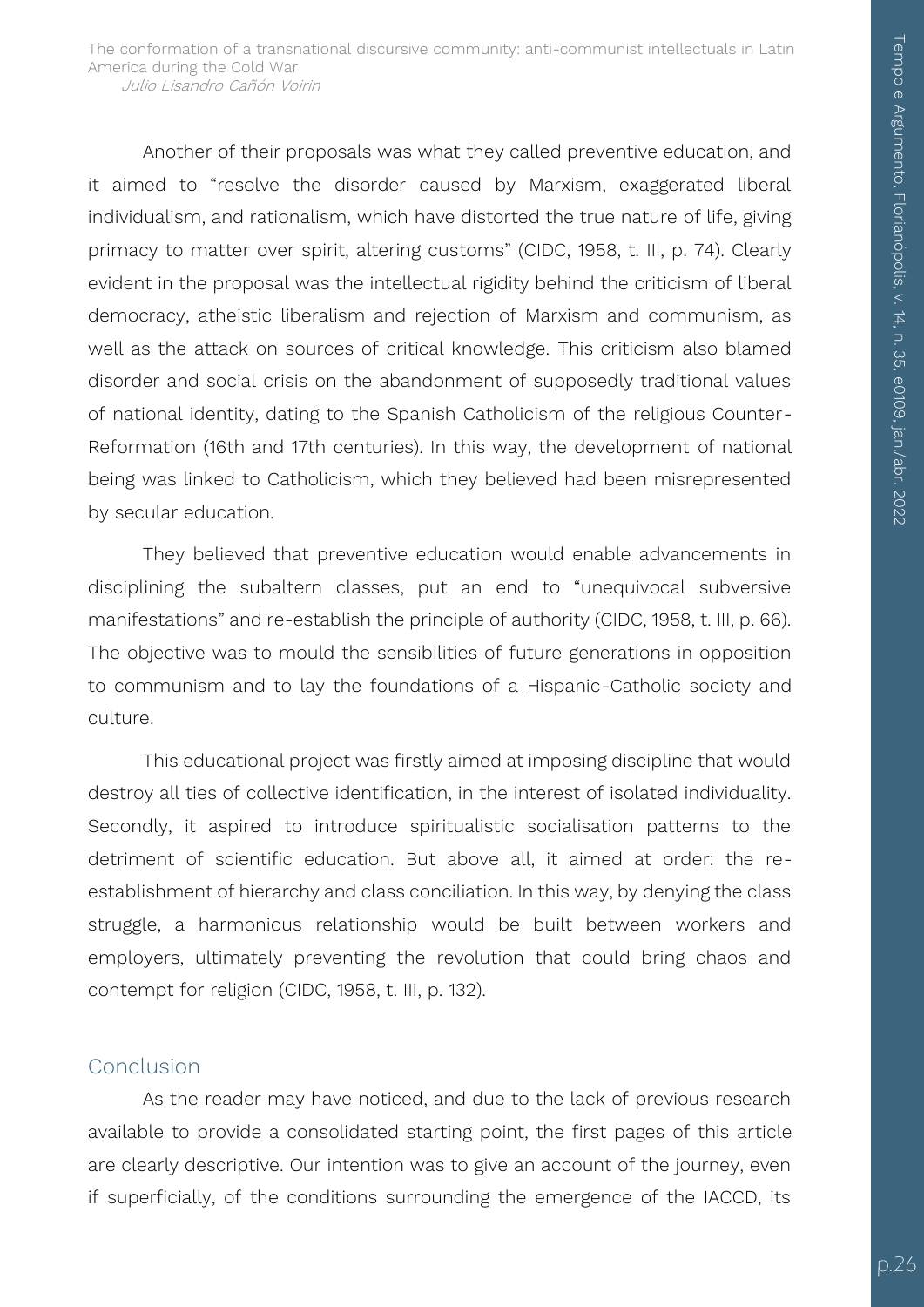members, its congresses, its contacts, its support and endorsements, and its objectives, until the subsequent formation of the World Anti-Communist League and the creation of the Latin American Anti-Communist Confederation. These first sections allowed us to point out the changes in anti-communist policies and the eliminationist quality with which they were imbued.

In this sense, the IACCD systematically advocated for institutional violence against communists which, as we mentioned, had been preceded by the Truman Doctrine. However, in the latter, American interests had prevailed. In contrast, the offensive led by the IACCD, while protecting the interests of the United States, was above all counterrevolutionary. When the members of the IACCD explained their reasons for fighting communism, they did so by appealing to the attainment of a new political order – not of change, but of reaction. They considered the Catholic religion and the Church as their guide, and all warfare and violence as just measures to fulfil their mission: the defence of Western and Christian society, as a synthesis of capitalist democracy. Indeed, the discourse that defined and identified them is traversed by the notions of threat, danger and defence. The constant denunciation of communism as a subversive force sowing chaos and destabilising order through infiltration is articulated in a defensive rhetoric. This rhetoric focused on self-defence against a terrifying enemy: communism. To paraphrase Sartre (1948) regarding antisemitism: if the communist did not exist, the anti-communist would have invented him. Chomsky seems to suggest something similar (2000, p. 32-33): "There's always an ideological offensive that builds up a chimerical monster, then campaigns to have it crushed."

Chomsky's quote allows us to reflect on the IACCD as a discursive community, as well as the performative capacity of these discourses that denied the humanity of the communists – or of anyone they considered as such, and who would be, in the future, destroyed. In other words, for a group to be eliminated, it is necessary to define it beforehand, and that definition must be in terms of dehumanisation. Not only must they be considered undesirable and lacking the qualities to belong to the national community; they must also be deprived of human qualities. Potential victims must be de-subjectivised through the inferior consideration of their status of being, thinking and acting – expelling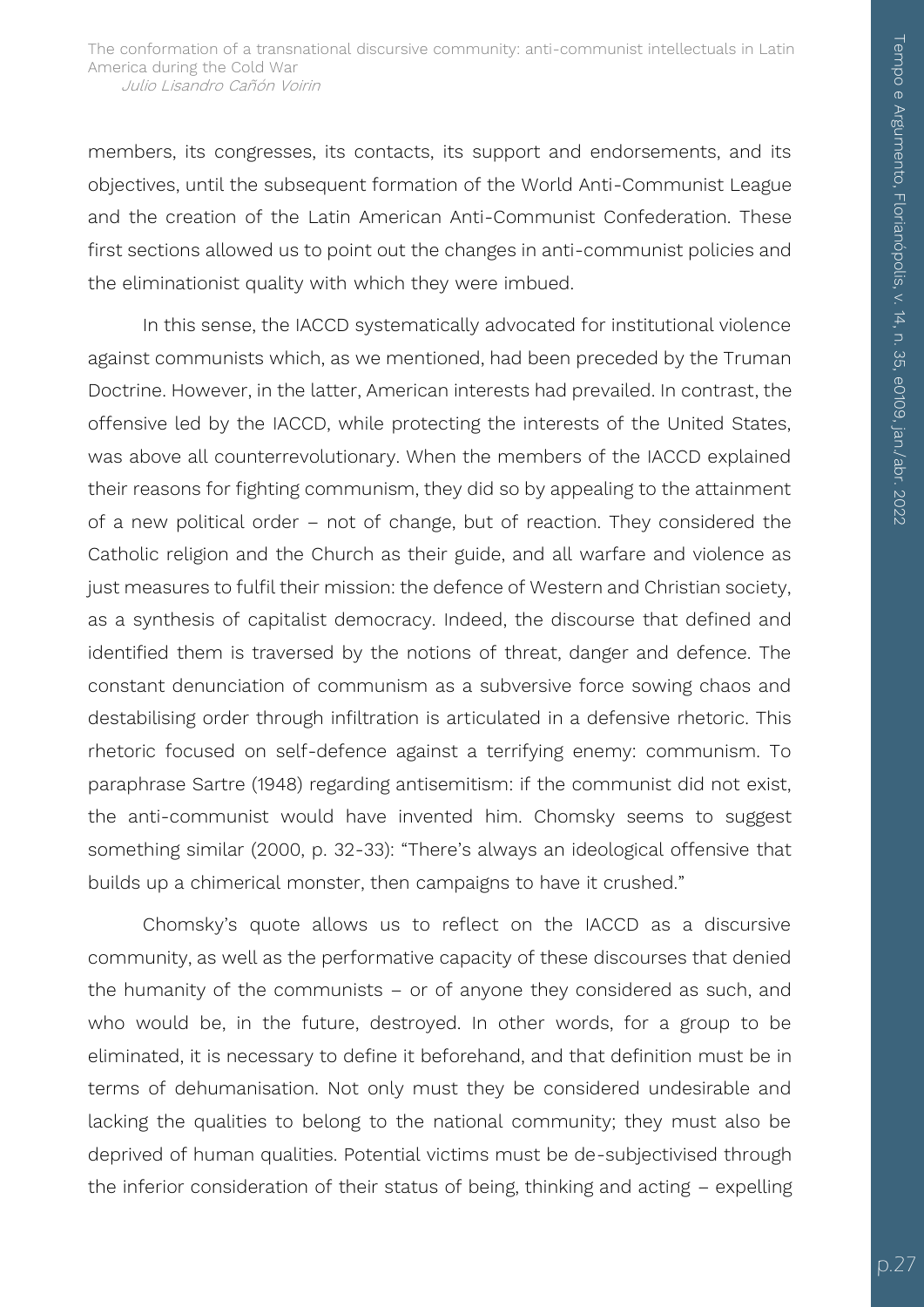them towards inhumanity, and objectifying them. The history of this antagonistic consensus was part of the objective of implementing a new discipline, with the result that any person who rejected it could be considered dangerous, not only for the mission itself, but for the entire nation, giving shape to the idea of the enemy within.

In relation to the above, we find the functions that they believed they were called to fulfil, their commitment to assume an active role as civil custodians in the fundamental task of the state: promoting the common good. This common good was intimately linked to a conception of the state as part of an organic whole that responded to a moral order instituted by God. Their mission was to defend the nation against any attempt to undermine the natural moral order; thus, through an essentialist worldview, they stood as guardians of national being.

They believed that their anti-communism had to have real content, meaning an establishment of the affirmative principles that identified them: a manifestation of their determination. In this regard, the delegates turned to their common Christian and Spanish heritage, declaring that "exotic doctrines", to use the words of the Costa Rican delegate Rafael Cardona, "had neither roots nor future in this hemisphere" (COMITÉ ORGANIZADOR, 1954, t. I, p. 23). In fact, it is then that their proposals began to take on meaning – when placed at the epicentre of their articulations of the differences between Christians and communists, the latter always identified with inferiorities. This would have the effect of denying all the indicated individuals and groups their permanence in society. In this way, the foundations of any society that presumed to be democratic were shattered.

However, their detachment from the institutions of mass democracy presented no obstacles to proclaiming themselves supporters of functional and humanist democracy, of authentic freedom; that is, of *their* democracy, which specified a rational opposition to social democracy, ideologically based on class cooperation. Democracy, for them, made sense as a way to construct a new state, situated in the mediation of the conflict between the liberal democratic state and the means to combat communism. Hence, the significance in their proposals of ending educational secularism, highlighted by the diagnosis they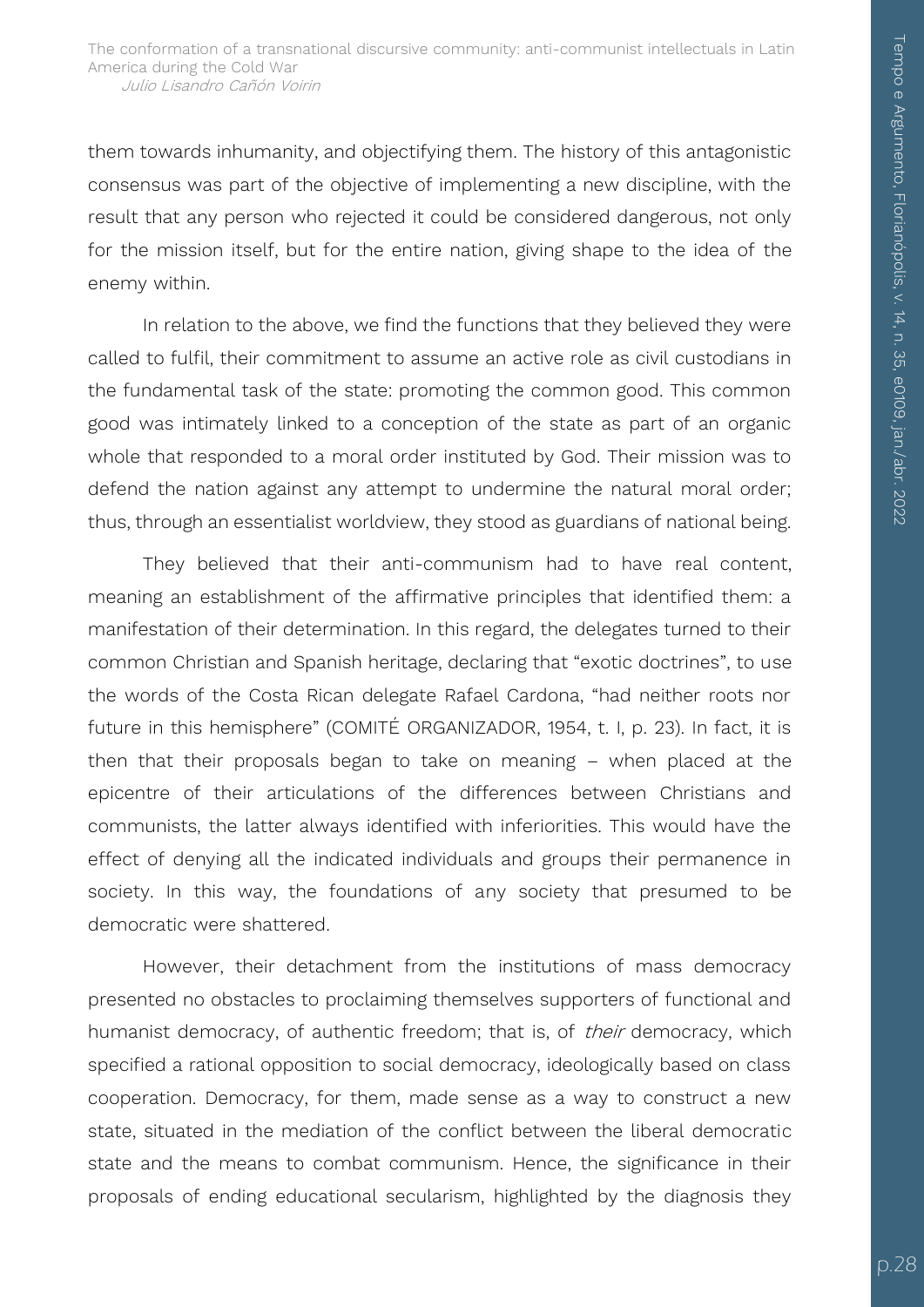made regarding infiltration in the educational field. Their educational proposal, which outlined a new social order in open rupture with the framework of mass democracy, became effective in the launch of war against Marxism. It was a conflict with no room for intermediate positions, where the only resolution was annihilation: either that of the self, faced with the advance of an ideology (in this case Marxism), or that of the enemy, for which only their extermination was contemplated.

Anti-communism became the solution to all problems: poverty, marginalisation, exclusion, class struggle. It was claimed to represent the common interest, and to be above democracy. Anti-communist doctrines undoubtedly existed before the IACCD, but they had no repercussions on the continent. The IACCD gave them shape and substance, and it spread them.

### References

ANDERSON, Scott; ANDERSON, Jon. Inside the League: The Shocking Exposé of how Terrorists, Nazis, and Latin American Death Squads Have Infiltrated the World Anti-Communist League. Michigan, New York: Dodd, Mead, 1986.

BOHOSLAVSKY, Ernesto; BROQUETAS, Magdalena. Os congressos anticomunistas da América Latina (1954-1958): redes, sentidos e tensões na primeira guerra fria. *In*: BOHOSLAVSKY, Ernesto. (Org.). Pensar as direitas na América latina. São Paulo: Editora Alameda, 2019, p. 439-459.

CAÑÓN VOIRIN, Julio Lisandro. Estado, violencia, violencia de Estado. Una panorámica sobre el continente americano, en la segunda mitad del siglo XX. Revista Universitaria de Historia Militar, v.6, n 11, p. 301-312, 2017.

CASALS, Marcelo. Against a Continental Threat: Transnational Anti-Communist Networks of the Chilean Right Wing in the 1950s. Journal of LAtin American Studies, v. 51, n. 3, p. 523-548, 2019.

CHIANG KAI-SHEK. Discurso de bienvenida a las delegaciones asistentes al Congreso Mundial Anticomunista. In: Conferencia Interamericana de Defensa del Continente Americano. Boletín. México: 1967, p. 37-42.

CHOMSKY, Noam Chomsky. Como nos venden la moto. Barcelona: Icaria, 2000.

CIDC. Actas del IV Congreso Continental Anticomunista, Tomo I. México: 1958.

CIDC. Actas del IV Congreso Continental Anticomunista, Tomo III. México: 1958.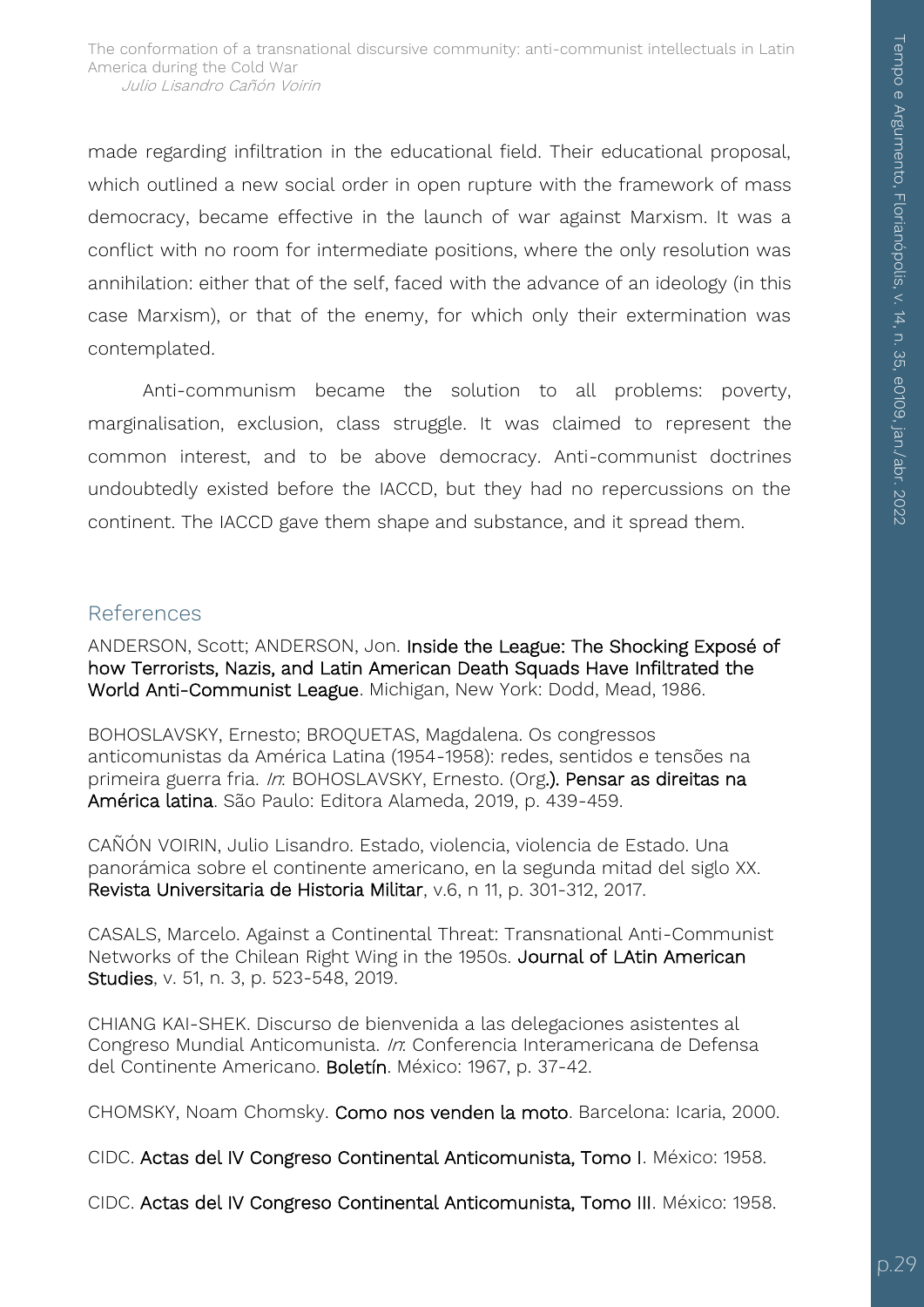CIDC. Boletín II Congreso Contra la Intervención Soviética en América Latina, Tomo I. México: Comité Organizador, 1955.

CIDC. Boletín II Congreso Contra la Intervención Soviética en América Latina, Tomo II. México: Comité Organizador, 1955.

CIDC. Boletín II Congreso Contra la Intervención Soviética en América Latina, Tomo III. México: Comité Organizador, 1955.

CIDC. Boletín II Congreso Contra la Intervención Soviética en América Latina, Tomo V. México: Comité Organizador, 1955.

CIDC. Boletín III Congreso Contra la Intervención Soviética en América Latina, Tomo I. México: Comité Organizador, 1957.

CIDC. Boletín III Congreso Contra la Intervención Soviética en América Latina, Tomo II. México: Comité Organizador, 1957.

CIDC. Boletín III Congreso Contra la Intervención Soviética en América Latina, Tomo III. México: Comité Organizador, 1957.

CIDC. Boletín III Congreso Contra la Intervención Soviética en América Latina, Tomo IV. México: Comité Organizador, 1957.

CIDC. Instrucciones para que los delegados ante el II Congreso Contra la Intervención Soviética en América Latina auxilien a sus gobiernos. In: CIDC. Boletín II Congreso Contra la Intervención Soviética en América Latina, Tomo II. México: Comité Organizador, 1955.

COMITÉ COORDINADOR ANTICOMUNISTA. El caso de Guatemala ante el Primer Congreso contra la Penetración Soviética en América Latina celebrado en México en mayo de 1954. México: 1954.

COMITÉ ORGANIZADOR DEL I CONGRESO CONTRA LA INTERVENCIÓN SOVIÉTICA EN AMÉRICA LATINA. Cartas de invitación. *In*: Congreso Contra la Intervención Soviética en América Latina. Boletín, Tomo I. México: Comité Organizador, 1954.

COMITÉ ORGANIZADOR DEL I CONGRESO CONTRA LA INTERVENCIÓN SOVIÉTICA EN AMÉRICA LATINA. Boletín Congreso Contra la Intervención Soviética en América Latina, Tomo I. México: Comité Organizador, 1954.

COMITÉ ORGANIZADOR DEL I CONGRESO CONTRA LA INTERVENCIÓN SOVIÉTICA EN AMÉRICA LATINA. Boletín Congreso Contra la Intervención Soviética en América Latina, Tomo III. México: Comité Organizador, 1954.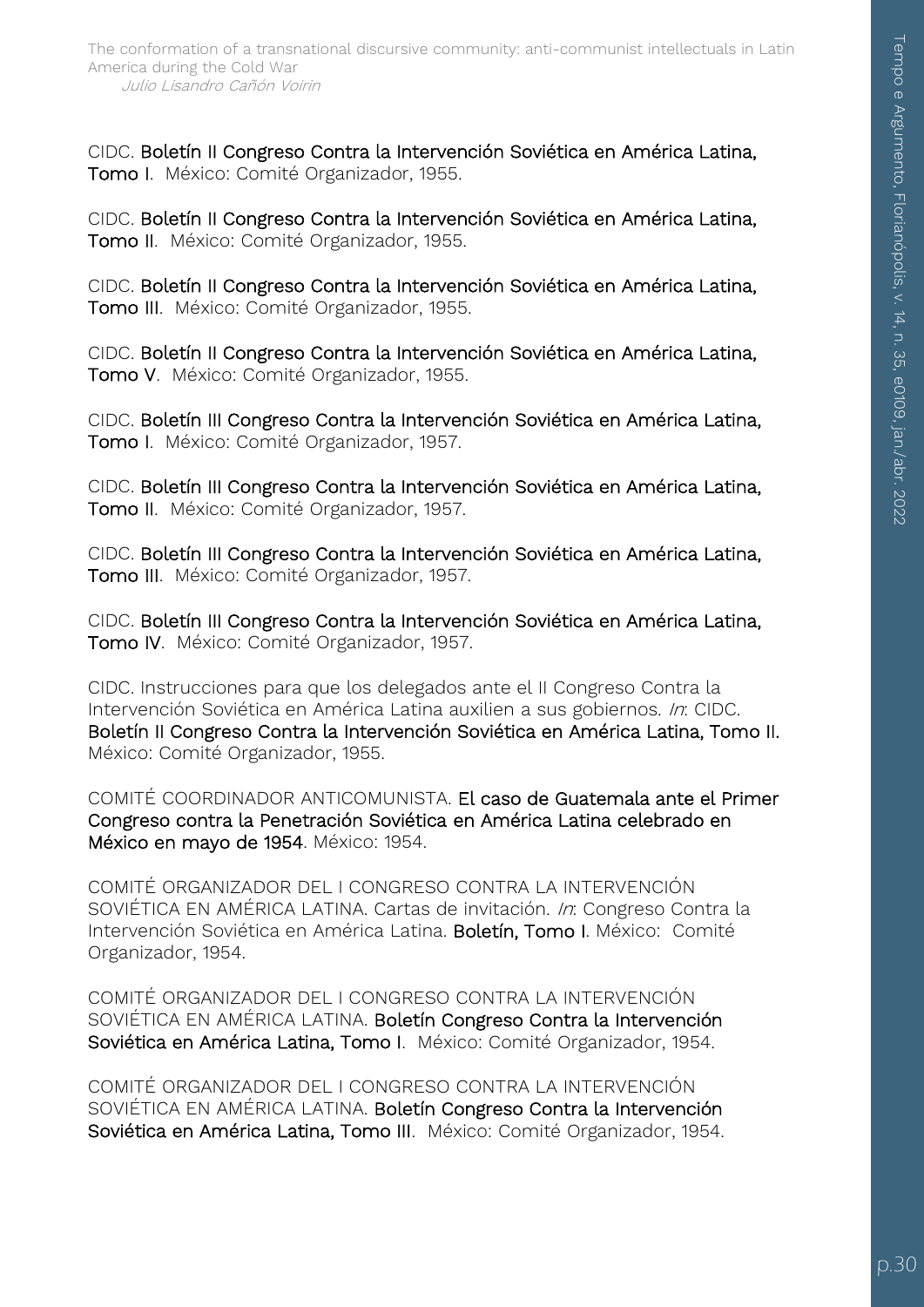COMITÉ ORGANIZADOR DEL I CONGRESO CONTRA LA INTERVENCIÓN SOVIÉTICA EN AMÉRICA LATINA. Boletín Congreso Contra la Intervención Soviética en América Latina, Tomo IV. México: Comité Organizador, 1954.

GÜLSTORFF, Torben. Warming Up a Cooling War: The CIAS and Other Global Anti-Communist Networks during the Era of Détente. In: OSTERMANN, Christian F. (series editor). The cold war international history project. Working paper series. Washigton: Woodrow Wilson International Center for Scholars, p. 8-83, 2015,

JIMENEZ, Mario. Entre "hispanistas" y "pro-yanquis". El Primer Congreso contra la Intervención Soviética en América Latina, México, mayo de 1954. Nuevo Mundo Mundos Nuevos, 2017.

PAULO VI. Mensaje de bienvenida al Congreso Mundial Anticomunista. In: CIDC. Boletín. México: 1967, p. 19.

SARTRE, Jean Paul. Reflexiones sobre la cuestión judía. Buenos Aires: Sur, 1948.

TRUMAN, Harry. Recommendation for Assistance to Greece and Turkey: Address of the President of the United States Delivered Before a Joint Session of the Senate and the House of Representatives, Recommending Assistance to Greece and Turkey. Washington: U.S. Government Printing Office, 1947.

Unión Panamericana. IV reunión de Consulta de Ministros de Relaciones Exteriores: Acta Final, Washington 26 de marzo - 7 de abril de 1951. Washington: Unión Panamericana, 1951.

Unión Panamericana. X Conferencia Interamericana. Actas y documentos, Vol. I. Washington: Unión Panamericana, 1956.

USA. CIA-CENTRAL INTELLIGENCE AGENCY. Congreso Panamericano Anticomunista, 23 may 1954. Disponível em: [https://www.cia.gov/readingroom/docs/DOC\\_0000916380.pdf.](https://www.cia.gov/readingroom/docs/DOC_0000916380.pdf) Acesso em: 2 apr. 2021.

USA. CIA-CENTRAL INTELLIGENCE AGENCY. General- KUGOWN operations specific- report on El primer congreso contra la intervención soviética en América Latina, 2 may 1954. Disponível em: https://www.cia.gov/readingroom/docs/DOC\_0000922613.pdf. Acesso em: 2 apr. 2021.

USA. CIA-CENTRAL INTELLIGENCE AGENCY. KUGOWN Primer Congreso Contra la Intervención Soviética en la América Latina, 2 jun. 1954. Disponível em: [https://www.cia.gov/readingroom/docs/DOC\\_0000920875.pdf.](https://www.cia.gov/readingroom/docs/DOC_0000920875.pdf) Acesso em: 2 apr. 2021.